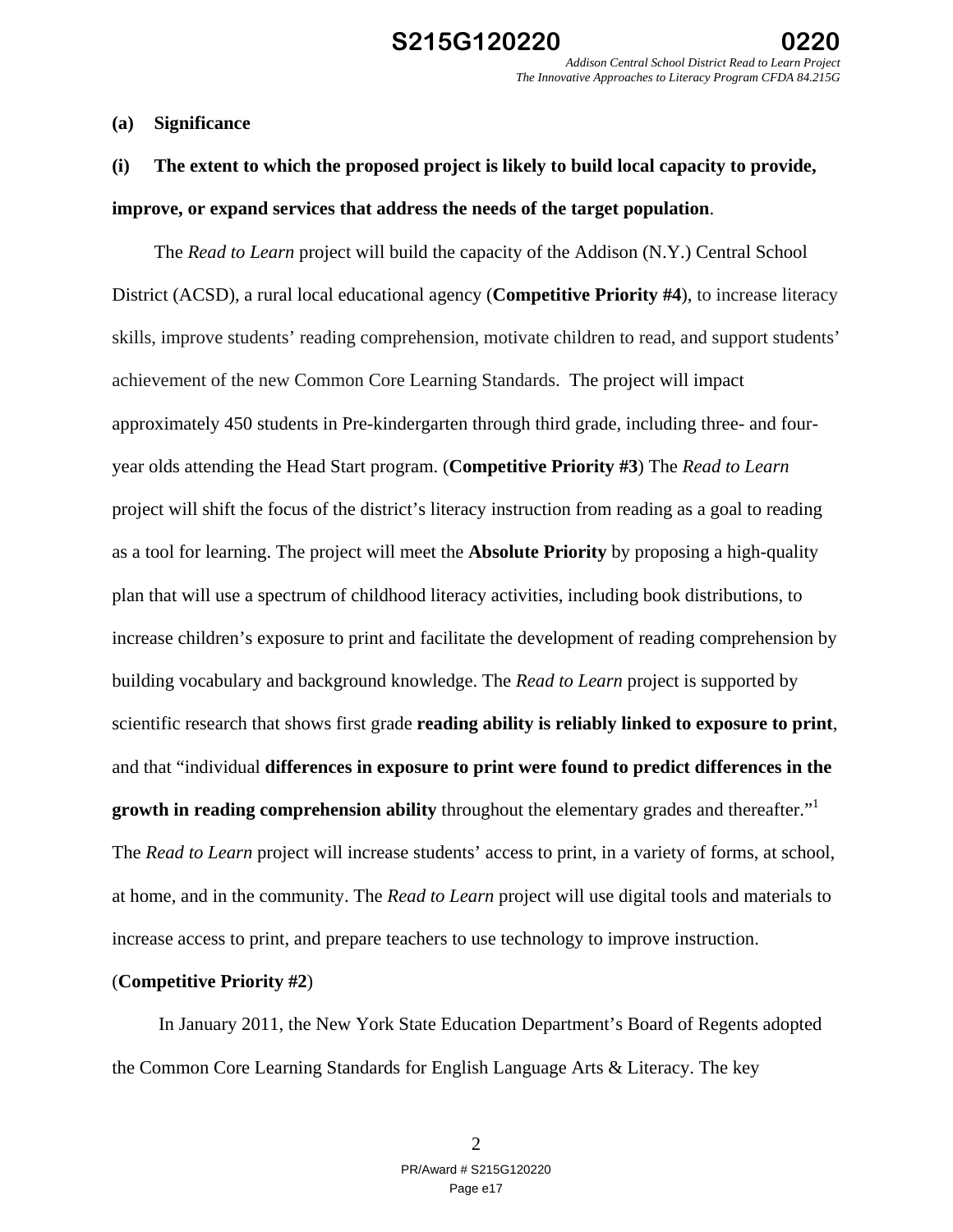requirement of the Common Core Standards is that all students are able to understand text of increasing complexity in order to prepare them for college and careers. Instructional shifts defined by the Common Core recommend that at least 50% of what students read should be informational text. Research shows that students benefit from exposure to a variety of informational genres to support early literacy development and expand content knowledge. $2$ The design of the *Read to Learn* project is informed by the work of E.D. Hirsch, Jr., and his Core Knowledge Foundation, who served as consultants to the authors of the Common Core State Standards. Hirsch identifies three principles that are critical to students' development of reading comprehension skills: 1) Fluency – students who are fluent readers can concentrate on understanding what they are reading; 2) Vocabulary – students who expand their vocabulary comprehend more of what they are reading; and 3) Domain knowledge – students who broaden their background knowledge make connections to what they are reading and improve their comprehension.<sup>3</sup> The proposed project will build on the district's Reading First (2004-07) and Early Reading First (2008-12) programs, which were successful in developing reading fluency, and will introduce strategies for increasing students' exposure to print, in a balance of narrative and informational text, to support the development of reading comprehension skills.

The Early Reading First (ERF) program established an early literacy program for three- and four-year olds and provides district students with two years of pre-school experience. Students have demonstrated gains in early literacy skills development since the implementation of the ERF program. Seventy-four percent of students entering kindergarten in 2011, with two years of ERF preschool experience, scored at benchmark on the beginning of the year DIBELS assessment compared to only 38% of students with no preschool experience. Eighty-one percent of students entering first grade in 2011 with two years of preschool experience scored at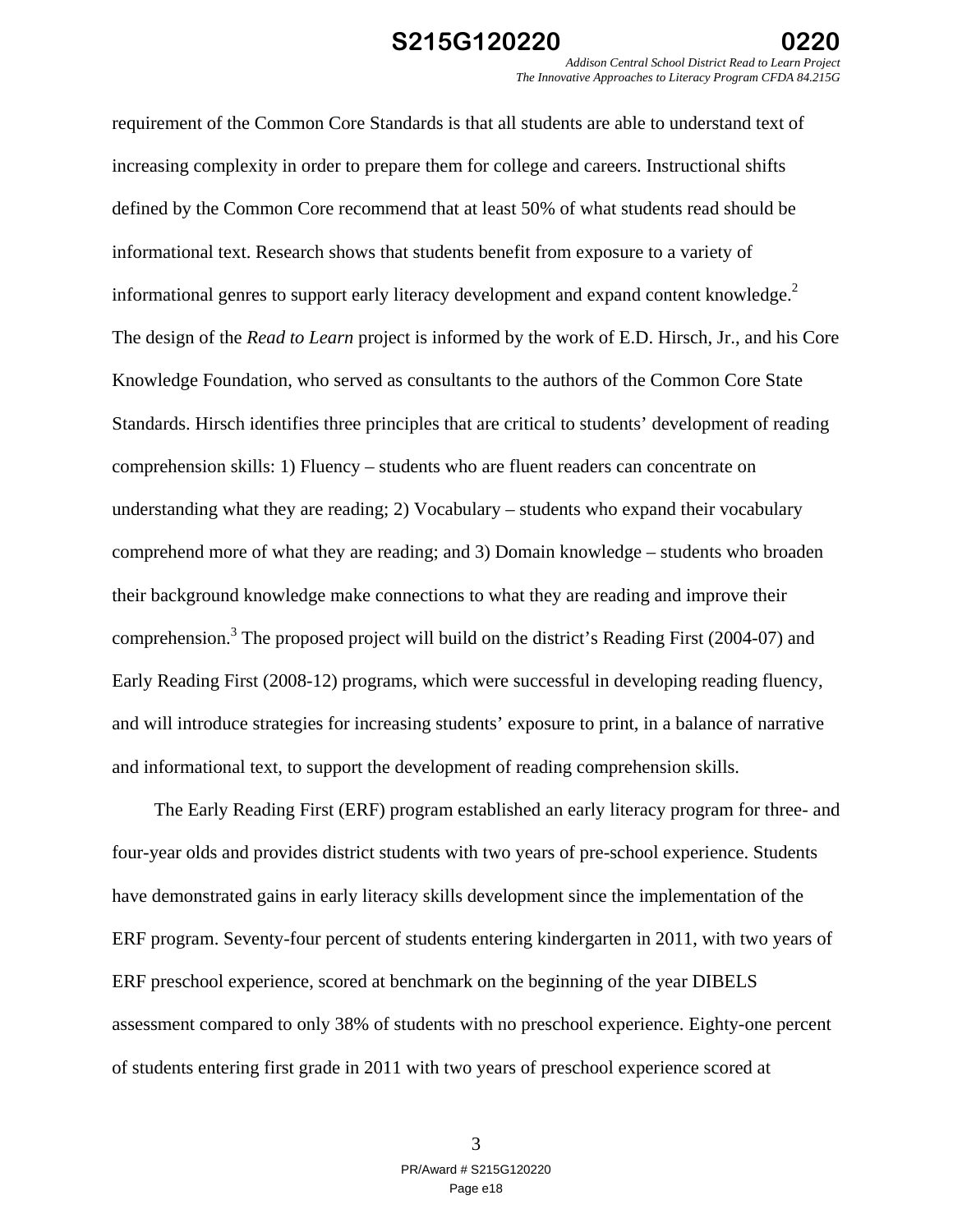

benchmark on the beginning of the year DIBELS assessment, compared to 48% of students with no preschool. However, data shows that the positive effect of ERF falls off by second grade. Beginning of the year DIBELS assessment scores for students entering second grade in 2011, which includes the first cohort of ERF students, did not show any difference in the percentage of students scoring at benchmark between those with preschool experience and those without.

Longitudinal district DIBELS data for students participating in the Reading First program shows a decline in the percentage of students scoring at benchmark on the end of year (EOY) assessment as students advance to third grade:

| Kindergarten<br><b>Entrance</b> | Kindergarten % at<br>benchmark EOY | $1st$ grade % at<br><b>benchmark</b> | $2nd$ grade % at<br><b>benchmark</b> | $3rd$ grade % at<br>benchmark |
|---------------------------------|------------------------------------|--------------------------------------|--------------------------------------|-------------------------------|
|                                 |                                    | <b>EOY</b>                           | <b>EOY</b>                           | <b>EOY</b>                    |
| 2004-05                         | 63%                                | 55%                                  | 46%                                  | 30%                           |
| 2005-06                         | 70%                                | 61%                                  | 54%                                  | 45%                           |
| 2006-07                         | 63%                                | 57%                                  | 50%                                  | 38%                           |
| 2007-08                         | 77%                                | 63%                                  | 49%                                  | 41%                           |
| 2008-09                         | 71%                                | 60%                                  | 51%                                  | 46%                           |

The district's Reading Teachers, Reading Coaches, and the elementary Principal agree that the decline in reading achievement occurs as reading comprehension becomes more critical. Addison students are able to read the words but do not understand what the words mean. This observation is backed up by 3rd grade New York State ELA assessment scores. In 2011, 61% of third grade students scored below proficiency and in 2012, 66% of third grade students scored below proficiency on the State ELA assessment. An item analysis of the 2012 assessment shows that students scored poorly on questions related to reading comprehension. For example, only 29% of students correctly answered a question intended to show a student's ability to "produce clear,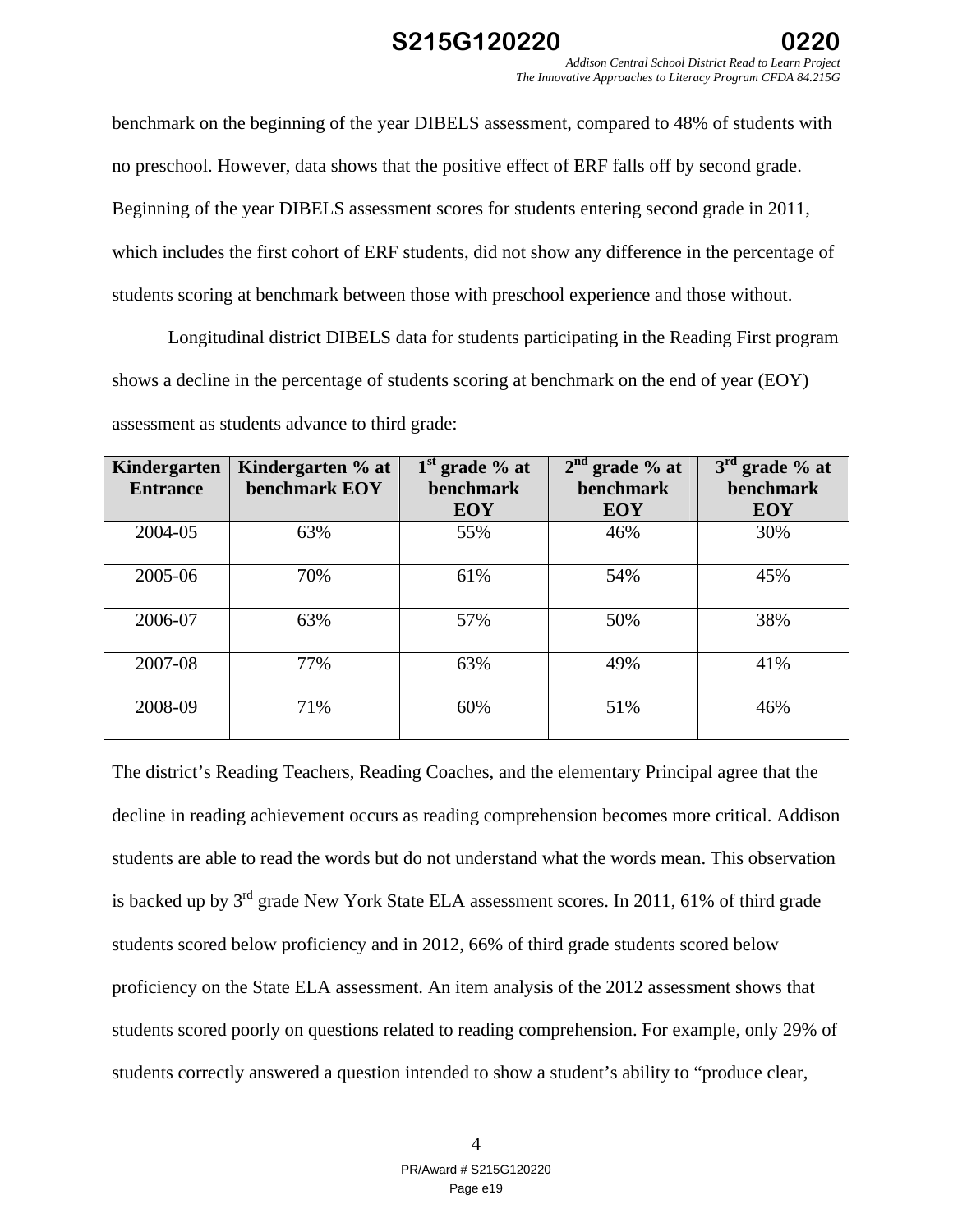well-organized responses to stories read or listened to, supporting the understanding". Overall, the success rate of Addison students was below the success rate of students in the Western New York region on 86% of the 2012 3<sup>rd</sup> grade ELA assessment test questions. On 16 of the 51 questions, the success rate of Addison students was significantly below (more than 10 percentage points less than) the average for all students in the Western New York region. The *Read to Learn*  project will continue the instructional practices that support the development of reading fluency and incorporate new practices to address the gap in reading comprehension.

# **(ii) The extent to which the proposed project involves the development or demonstration of promising new strategies that build on, or are alternatives to, existing strategies**.

 The *Read to Learn* project will incorporate strategies that align with the Common Core instructional shifts and support achievement of the new standards using the following activities:

1. *Classroom Instruction –* In order to be successful readers, students must not only learn to read words (decoding) but also understand what the words mean (comprehension). The *Read to Learn* project will enhance students' reading comprehension by building vocabulary and background knowledge. This will be accomplished through the increased use of informational text for class read-alouds, vocabulary instruction and independent reading (as age-appropriate).

Currently, the early grade reading instruction uses a disproportionate amount of fiction, most of which is simple with limited content, in order to help students progress more quickly in their decoding skills. However, storybooks generally do not provide the vocabulary and domain knowledge that supports the development of comprehension skills. One of the Reading Coaches noted that when she observes classroom read-alouds, the teachers always choose a fiction book to read. Using informational text for class read-alouds exposes students to more complex vocabulary and meaning, without the pressure of having to decode the words. Experts suggest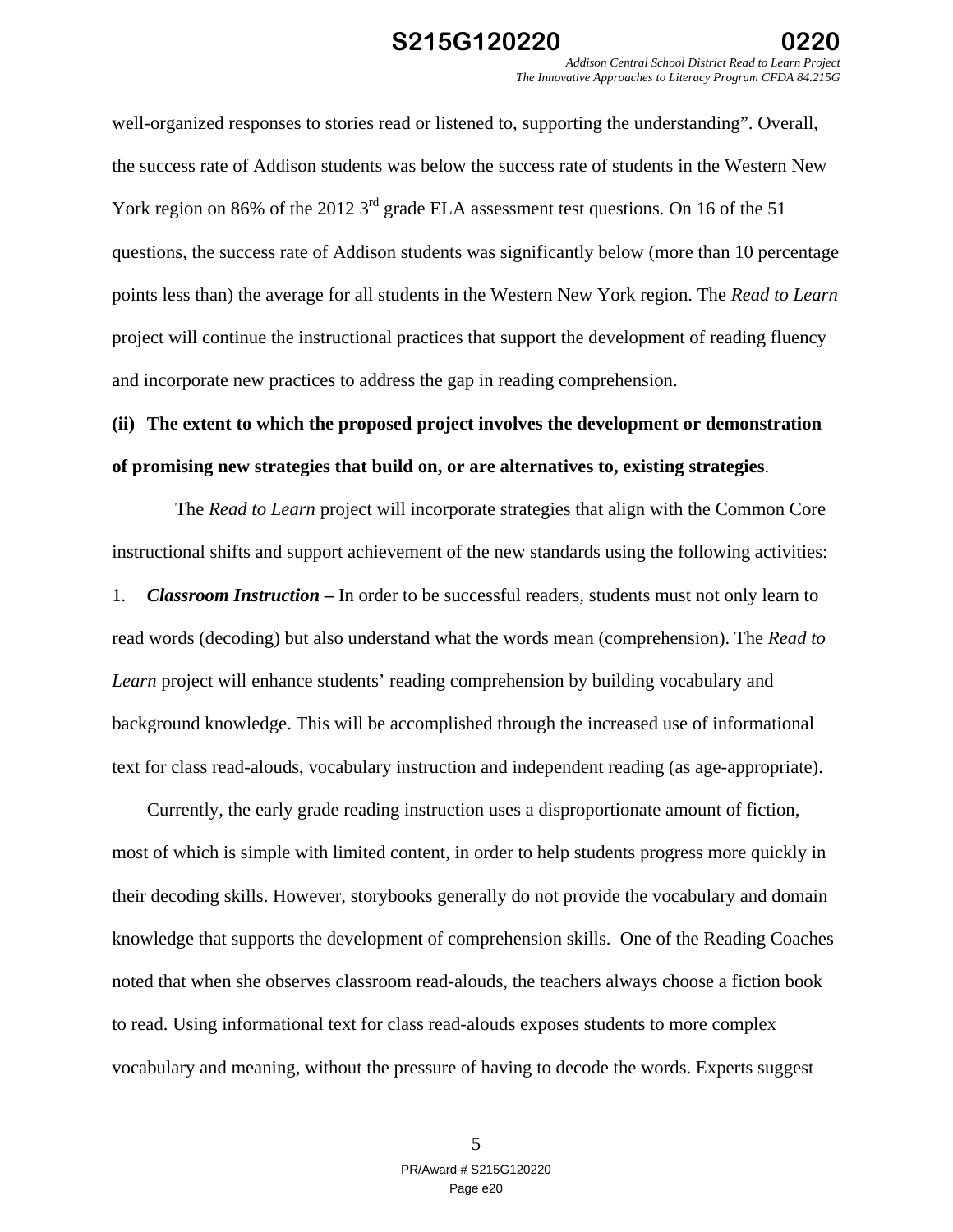*Addison Central School District Read to Learn Project The Innovative Approaches to Literacy Program CFDA 84.215G* 

that read-alouds be one or two grade levels above the students' grade level, in order to introduce new vocabulary and concepts.<sup>4</sup> A discussion period after each read-aloud will provide a chance for the teacher to explain the new vocabulary and concepts. A variety of informational text will be available in the classroom for independent reading. Informational text is more likely to appeal to students' individual interests and increase student engagement. The Common Core State Standards (adopted by New York State as the Common Core Learning Standards) call for the "explicit preparation to read informational text and a requirement that students' reading material be substantive and linked in meaningful ways to content area learning" in grades  $K-2$ .<sup>5</sup>

2. *Take Home Libraries –* The availability of reading materials in the home is well documented as a predictor of a child's reading success.6 The *Read to Learn* project will expand the district's take-home book program to provide 40 books per year for three- and four-year olds and 25 books per year for K-3 students. An analysis of the take-home book list for the 2011-12 school year shows that 80% of the books were fiction. The *Read to Learn* project will change the book selections to align with the Common Core instructional shift to a 50/50 balance of informational to literary text. The take-home book program has had a positive effect on parent involvement. Teachers have observed improved interactions between parents and students as the availability of books in the home has led to more literacy-based family activities. Take-home books will be distributed in school, at Family Literacy activities, through the Parent Resource Center, and at community events. The take-home book program will serve as a bridge between the classroom, the school library and home to ensure students are continually immersed in printrich environments.

3. *Library Resources* – The *Read to Learn* project will integrate school library resources to enhance the availability of informational text and support the development of a reading for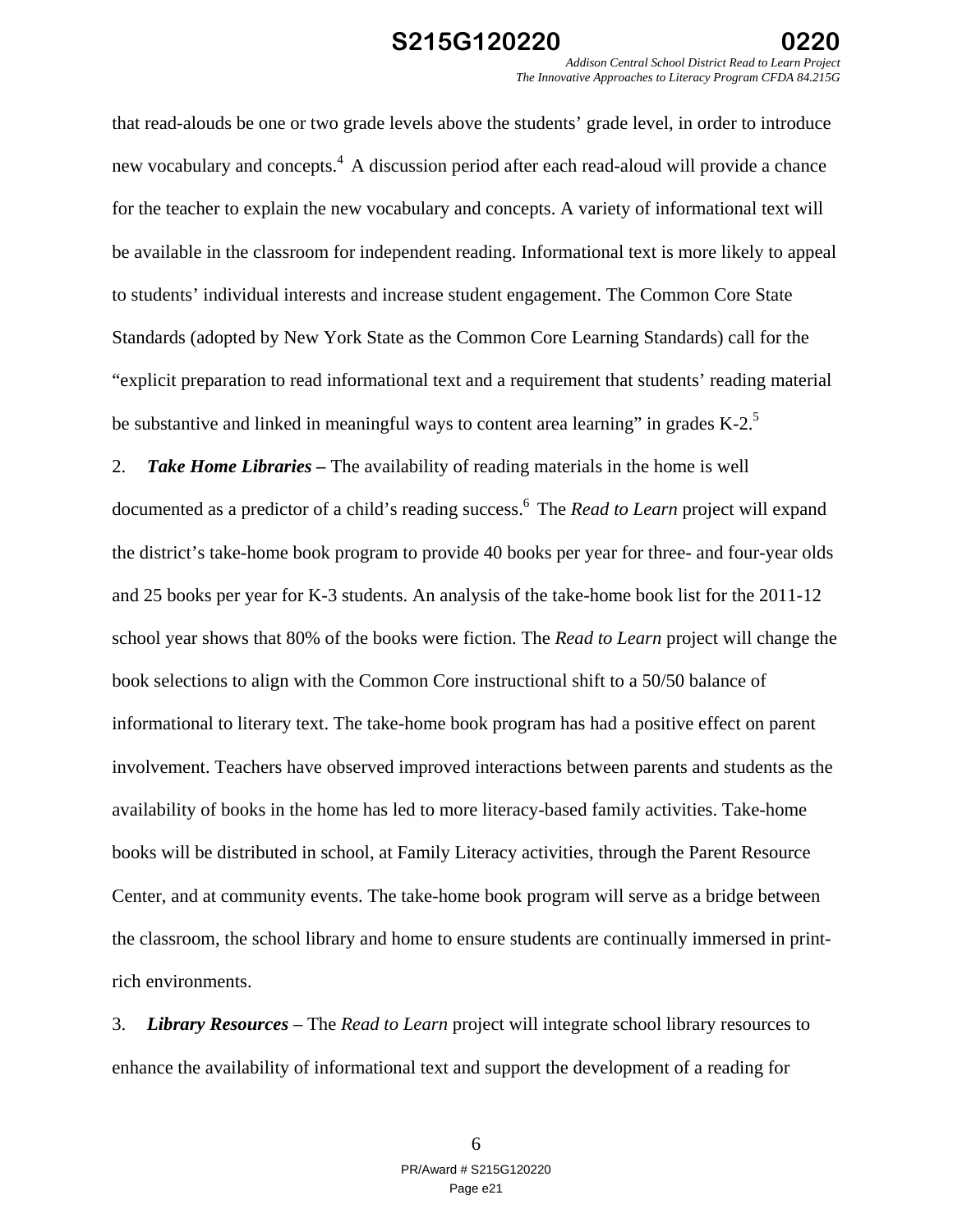information culture. An analysis of the current collection in the elementary school library shows that slightly less than half of the collection is categorized as nonfiction, with an average age of 12 years. The age sensitivity analysis for the nonfiction collection (Dewey ranges) shows that high-interest areas such as Astronomy and Allied Sciences and Life Sciences/Biology are largely beyond acceptable ages. The Library Media Specialist (LMS) states that there is a need to build the collection of Easy nonfiction books to meet the instructional needs and personal interests of students in the early grades and support the shift to more informational texts. The *Read to Learn*  project will include the purchase of nonfiction text that aligns with the classroom curriculum, is accessible to students of varying reading ability, and appeals to student interests. The LMS will work with teachers to identify curriculum needs in order to make book purchases.

The *Read to Learn* project will increase the integration of the library into the classroom. Currently, the LMS goes into the classrooms to co-teach and work with students on the inquiry process and inquiry skills. The project will include the hiring of a Teaching Assistant who will work in the library to assist students with research and inquiry skills development, allowing the LMS to spend more time in the classroom working with students, co-teaching classes, and delivering embedded professional development for teachers. The LMS will also play a critical role in the technology enhancements that will occur as part of the project.

4. *Technology* – The *Read to Learn* project will increase the effectiveness of available technology and introduce new technology to support student achievement and engagement. The *Read to Learn* project will use grant funds to purchase two library sets of electronic readers. The electronic reading devices (e-readers) will be used by students to supplement the print materials available in the library. The LMS will download age- and ability-appropriate educational applications (apps), periodicals, and books onto the e-readers depending on the students'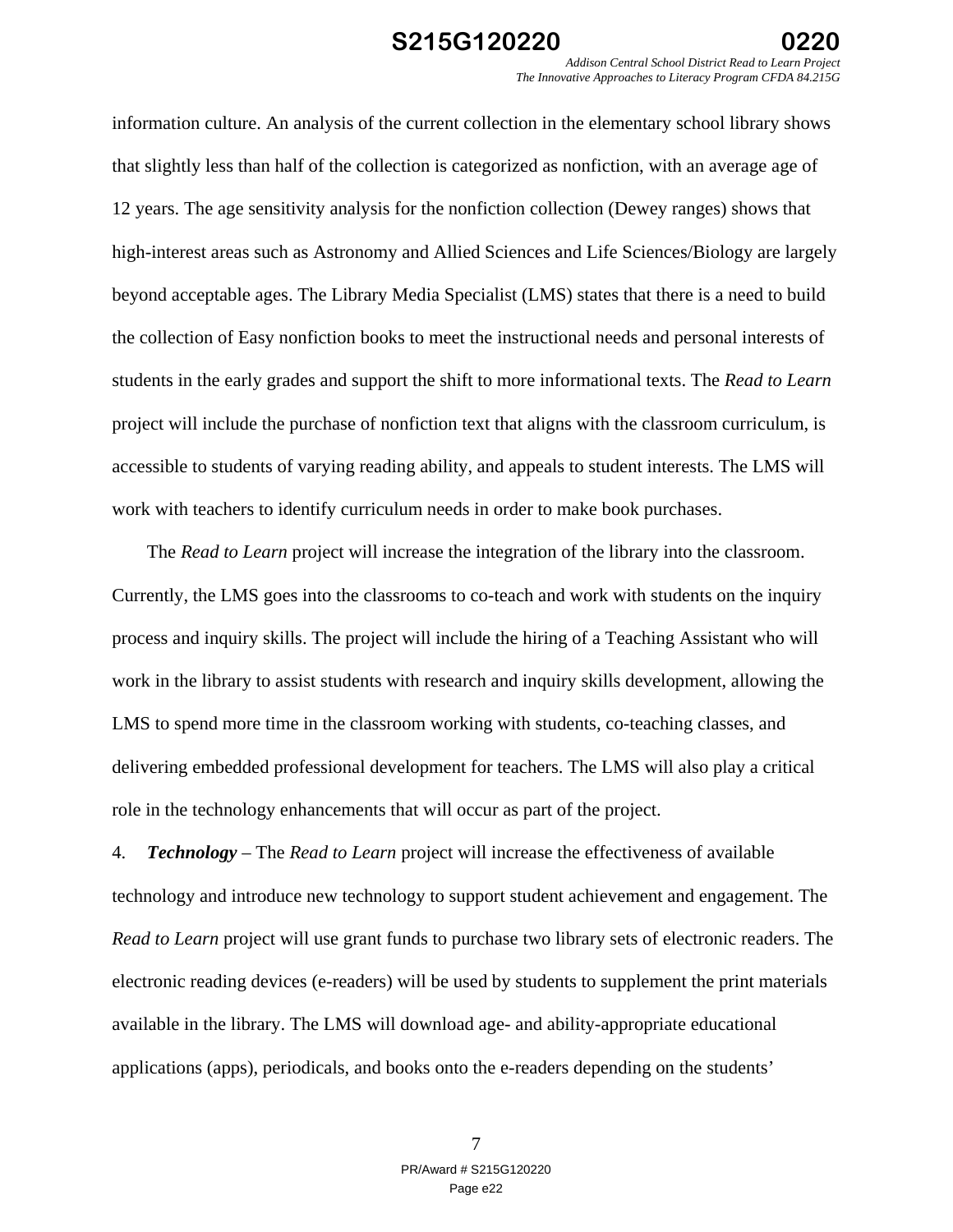*Addison Central School District Read to Learn Project The Innovative Approaches to Literacy Program CFDA 84.215G* 

individual needs and interests. The e-readers will also be available for use at home to encourage parent-student interactive literacy activities. Parents will be invited to participate in training classes on the use of the e-readers and learn about at-home activities that can support the development of their child's literacy skills.

 The Addison Central School District recently completed a technology initiative that included the installation of an interactive white board in every classroom in the district. Professional development for all teachers in the use of the interactive white boards was provided by the Greater Southern Tier Board of Cooperative Educational Services (GST BOCES). As part of the *Read to Learn* project, the LMS and the GST BOCES Instructional Support Specialist will spend additional time in the classroom working with teachers to plan interactive lessons designed to boost students' literary skills development and increase their acquisition of vocabulary and background knowledge through content-area instruction. In order to increase students' abilities to provide extended responses to questions posed during lessons using the interactive white boards, grant funds will be used to purchase ActivExpressions, which will provide students with a QWERTY keyboard that will allow them to provide complex responses to information-based questions posed during interactive lessons and fully maximize the benefits of the interactive technology.

 The Library Media Specialist and the GST BOCES Instructional Support Specialist will also collaborate to develop and maintain web pages with links to grade-level specific databases for use by students, teachers, and parents. The databases will be aligned with the classroom curriculum and will help students, teachers, and parents locate appropriate, accurate grade-level content on the web. The web pages will be available through a portal that can be accessed anywhere through an internet connection.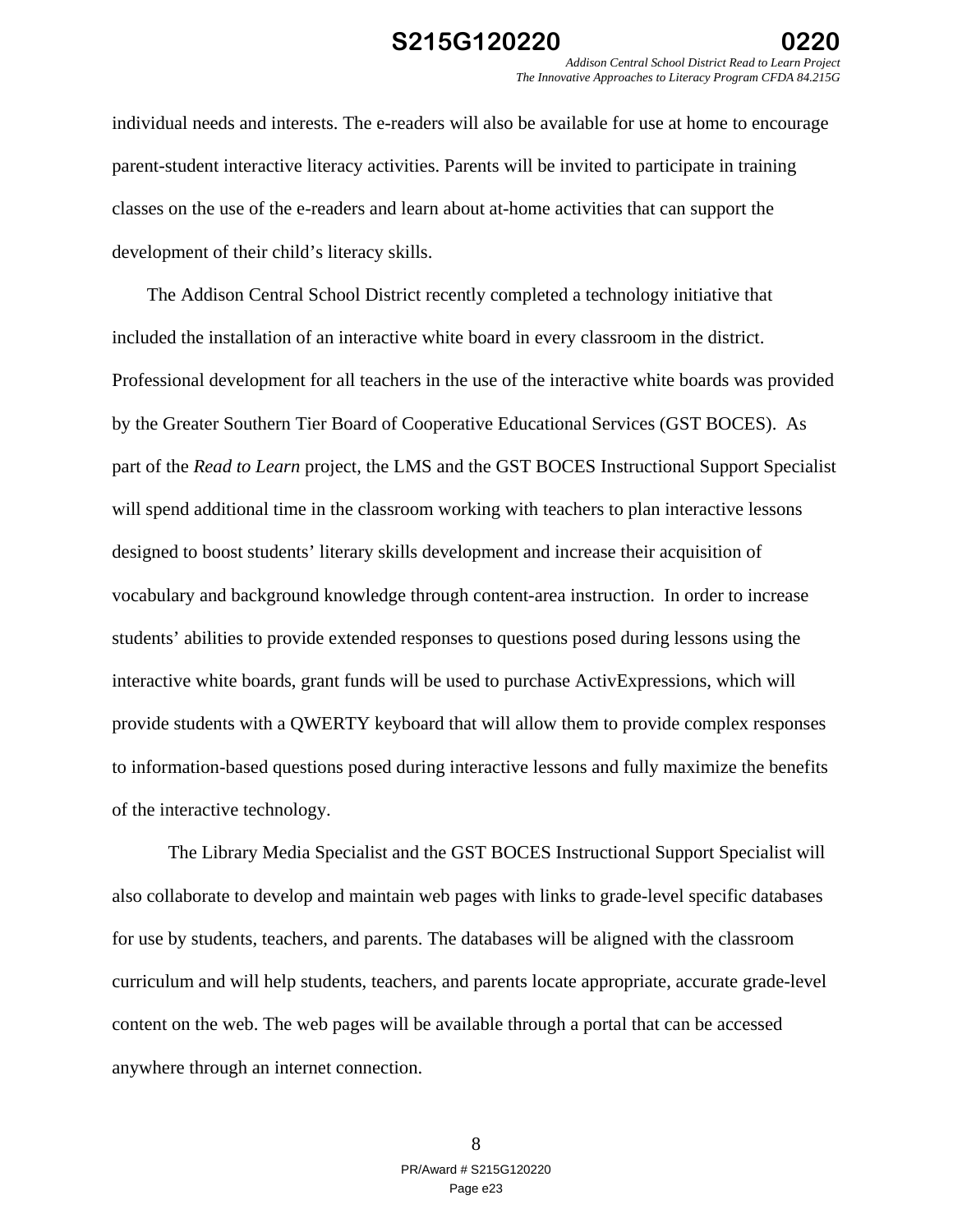5. *Parent Involvement* – The *Read to Learn* project will expand the existing Family Literacy Nights to include Pre-K through grade 3. The monthly Family Literacy Nights will involve interactive activities for parents and students based on a specific theme. All Family Literacy Nights will include a book give-away where students can self-select a book from a variety of skill levels and genres. Family Literacy Nights will also teach parents about the importance of supporting literacy skills development in the home and provide them with strategies to engage their children in reading and writing activities.

6. *Community Partners* – Expanded opportunities for parent/child interactive literacy experiences will be provided by long-standing community partners, the Jennie Mose Family Resource Center, ProAction Head Start, and the Addison Public Library. The Jennie Mose Center provides a drop-in play center, parenting education, parent support groups and support for early literacy development. The Jennie Mose Center participates in the Family Reading Partnership and sponsors the Red Book Shelf, which distributes new and nearly-new children's books throughout the community. Every Friday the Center will host one of the pre-K classes for literacy-focused activities. Pro-Action Head Start will continue to run three- and four-year old Pre-k classrooms in the Addison elementary schools. Head Start teachers will participate in professional development opportunities through the *Read to Learn* project. The Addison Public Library will host the Family Literacy Nights and will highlight print materials and library resources that align with *Read to Learn* project activities. All grade level classes will visit the Addison Public Library for literacy activities and will receive library cards.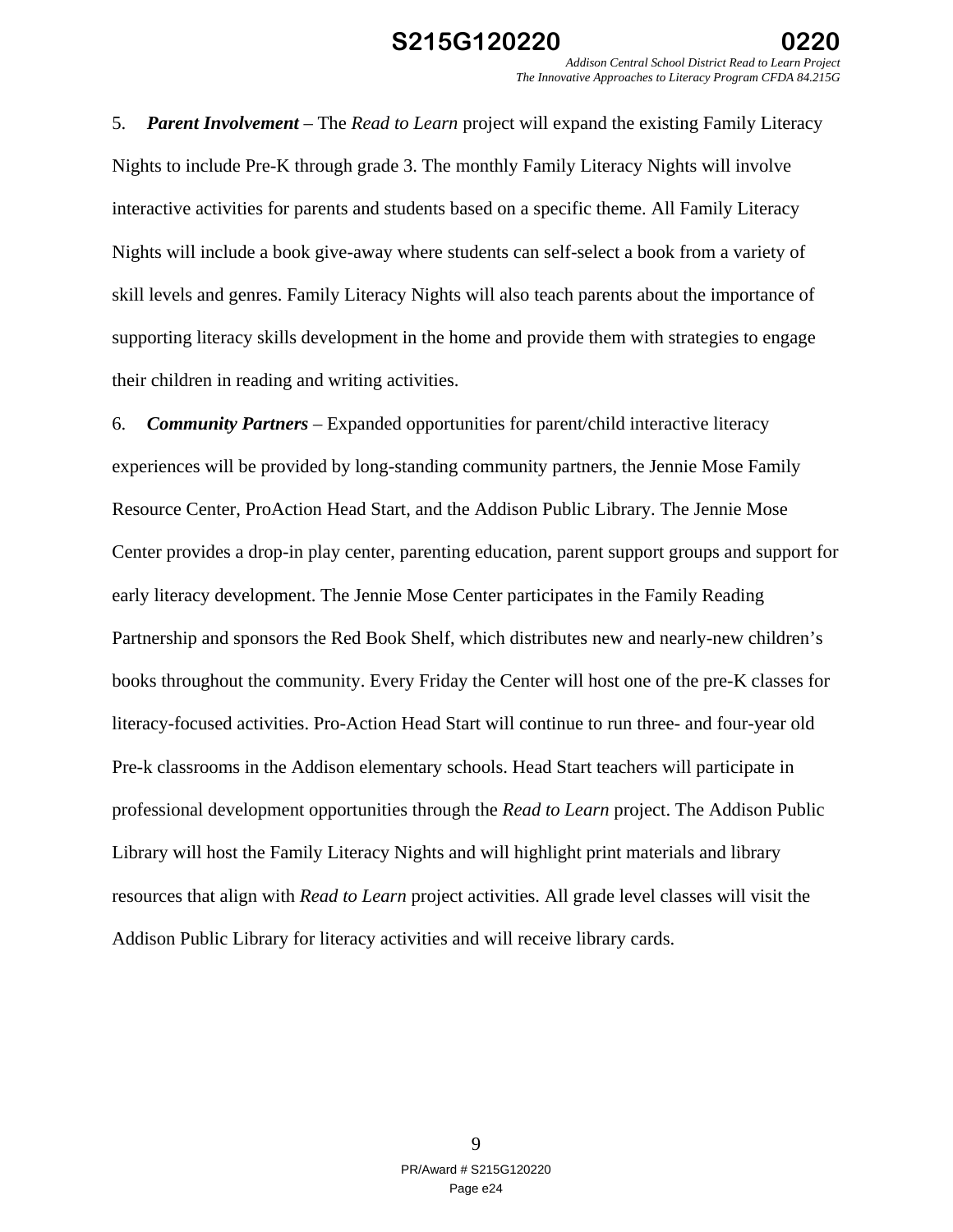## **S215G120220**

- **(b) Quality of the project design**
- **(i) The extent to which the goals, objectives, and outcomes to be achieved by the proposed project are clearly specified and measurable.**

**Goal #1: Students will increase their ability to read with understanding through age-appropriate development of the literacy skills that support reading comprehension**

| <b>Objectives</b>                   | <b>Outcomes</b>                               | <b>Measures</b>                                                                                                              |  |
|-------------------------------------|-----------------------------------------------|------------------------------------------------------------------------------------------------------------------------------|--|
| 1.1 Students will be able to        | Students will demonstrate the ability to      | • Peabody Picture Vocabulary Test (IV) (3-and                                                                                |  |
| extract meaning from the            | identify main ideas and supporting details;   | 4-year olds)                                                                                                                 |  |
| text they have just read or         | predict outcomes; and summarize               | • Imagine It! Lesson assessments (Pre-K-3)                                                                                   |  |
| heard.                              | information from text.                        | • Teacher observation and teacher-developed                                                                                  |  |
| 1.2 Students will gain              | Students will demonstrate the ability to draw | rubrics (Pre-K-3)                                                                                                            |  |
| background knowledge and            | on what they know to help them understand     | • Fountas & Pinnell Benchmark Assessment                                                                                     |  |
| vocabulary through exposure         | more complex text.                            | System $(K-2)$                                                                                                               |  |
| to a variety or genres and          |                                               | • DIBELS (entering $K-3$ )                                                                                                   |  |
| structures.                         |                                               | • NYS ELA Assessment $(3)$                                                                                                   |  |
| <b>1.3</b> Students will be able to | Students will demonstrate the ability to      |                                                                                                                              |  |
| provide extended responses          | construct responses, both verbal and written, |                                                                                                                              |  |
| to information-based                | to questions using information extracted from |                                                                                                                              |  |
| questions.                          | text.                                         |                                                                                                                              |  |
|                                     |                                               | Goal #2: Students will have increased access to informational text, in multiple formats, appropriate for their age and skill |  |
| level both in school and at home    |                                               |                                                                                                                              |  |
| <b>Objectives</b>                   | <b>Outcomes</b>                               | <b>Measures</b>                                                                                                              |  |
| 2.1 Classrooms will provide         | Reading materials used in Pre-K through       | • ELLCO assessment                                                                                                           |  |
| literacy-rich environments          | grade 3 classrooms, including classroom       | • Inventory of classroom materials                                                                                           |  |
| that include the increased          | libraries, will more closely reflect a 50/50  | • Analysis of purchase orders for classroom                                                                                  |  |
| availability of age- and            | balance of informational to literary text     | materials                                                                                                                    |  |
| ability-appropriate                 | recommended by the NYS Common Core            |                                                                                                                              |  |
| informational text for guided       | <b>Learning Standards</b>                     |                                                                                                                              |  |
| and independent reading.            |                                               |                                                                                                                              |  |
| 2.2 Students will procure a         | Each student will compile a minimum of 40     | • Analysis of purchase orders for take home                                                                                  |  |
| collection of teacher- and          | take-home books annually from an age- and     | books                                                                                                                        |  |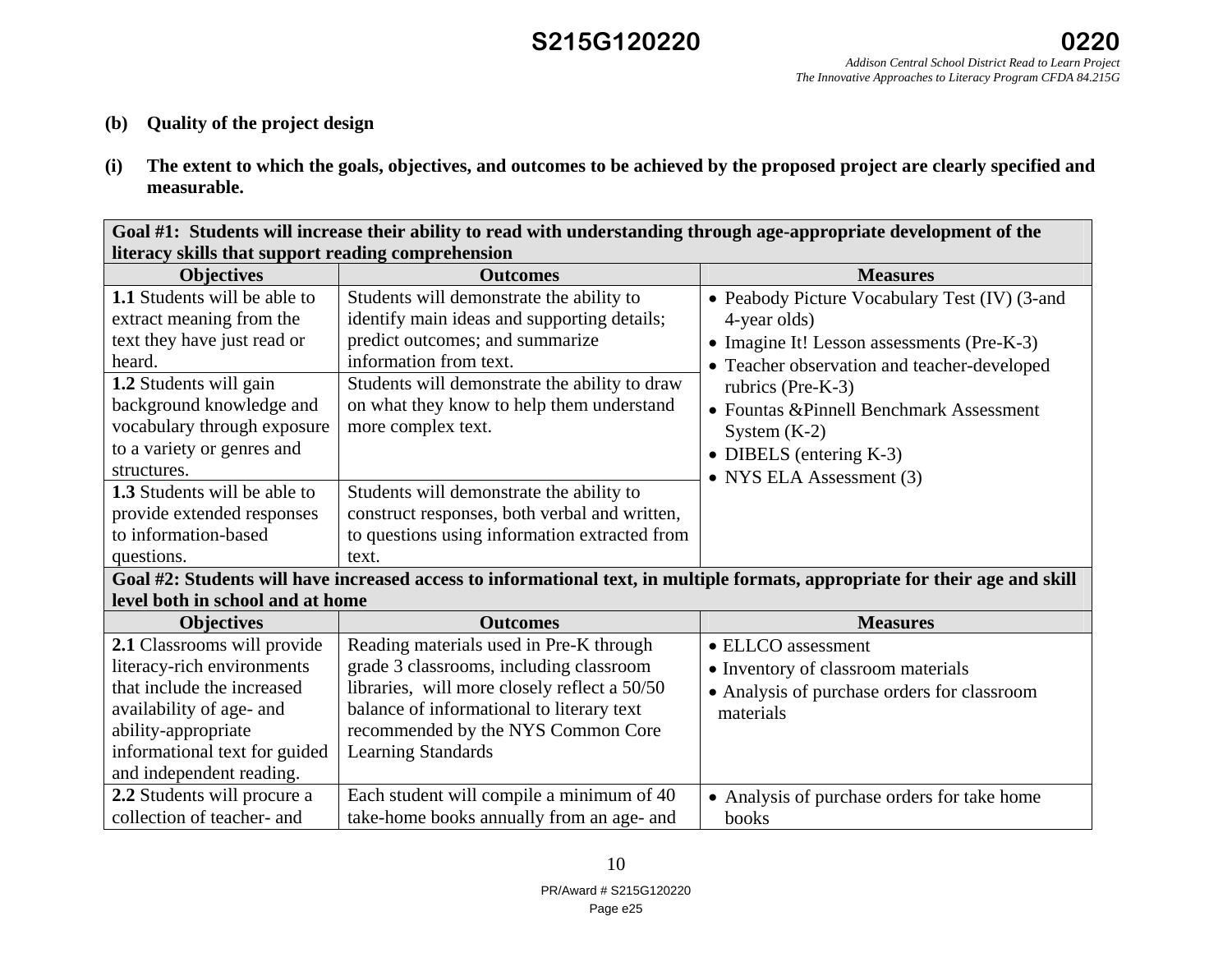# **S215G120220**

| self-selected take-home<br>books in a variety of genres<br>that will appeal to students'                                     | ability-appropriate selection that consists of<br>50% informational texts and 50% literary<br>texts. | • Parent surveys<br>• Distribution logs   |  |
|------------------------------------------------------------------------------------------------------------------------------|------------------------------------------------------------------------------------------------------|-------------------------------------------|--|
| personal interests.                                                                                                          |                                                                                                      |                                           |  |
| 2.3 Students will have access                                                                                                | Library collections will be updated and                                                              | • Collection analysis                     |  |
| to up-to-date, relevant print                                                                                                | enhanced to include high-quality, leveled,                                                           | • Analysis of purchase orders for library |  |
| and media library resources                                                                                                  | and relevant informational text that is aligned                                                      | materials                                 |  |
| aligned with the classroom<br>curriculum.                                                                                    | with the classroom curriculum.                                                                       | • Teacher surveys                         |  |
| 2.4 Students will have access                                                                                                | Students will have access to electronic                                                              | • Analysis of book downloads              |  |
| to technological tools that                                                                                                  | readers that contain informational and literary                                                      | • Parent surveys                          |  |
| will increase the availability                                                                                               | text selected by the Library Media Specialist                                                        | • Teacher surveys                         |  |
| of informational text in                                                                                                     | to support curricular needs and provide high-                                                        |                                           |  |
| digital form.                                                                                                                | interest selections for independent at-home                                                          |                                           |  |
|                                                                                                                              | reading.                                                                                             |                                           |  |
| Goal #3: Teachers will increase their knowledge and skills for using instructional strategies that foster the development of |                                                                                                      |                                           |  |
| reading comprehension                                                                                                        |                                                                                                      |                                           |  |
|                                                                                                                              |                                                                                                      |                                           |  |
| <b>Objectives</b>                                                                                                            | <b>Outcomes</b>                                                                                      | <b>Measures</b>                           |  |
| 3.1 The coaching/mentoring                                                                                                   | Classroom teachers will demonstrate                                                                  | • Professional development logs           |  |
| model currently in place will                                                                                                | improved instructional practices that support                                                        | • Reading Coach observations              |  |
| be adjusted to include                                                                                                       | the development of reading comprehension.                                                            | • Teacher Feedback                        |  |
| comprehension-specific                                                                                                       |                                                                                                      |                                           |  |
| instructional strategies.                                                                                                    |                                                                                                      |                                           |  |
| 3.2 Teachers will participate                                                                                                | Classroom teachers will demonstrate                                                                  | • Professional development logs           |  |
| in formal professional                                                                                                       | increased knowledge of instructional                                                                 | • Teacher Surveys/Workshop Evaluations    |  |
| development to strengthen                                                                                                    | practices for developing reading                                                                     | • Expert feedback                         |  |
| their instructional practices                                                                                                | comprehension skills.                                                                                |                                           |  |
| for developing reading                                                                                                       |                                                                                                      |                                           |  |
| comprehension skills.                                                                                                        |                                                                                                      |                                           |  |
| 3.3 Teachers will participate                                                                                                | Classroom teachers will demonstrate                                                                  | • Teacher surveys                         |  |
| in peer-led professional                                                                                                     | common instructional practices that support                                                          | • Classroom observations                  |  |
| development to share lesson<br>studies and best practices.                                                                   | the instructional shifts created by the<br>Common Core.                                              |                                           |  |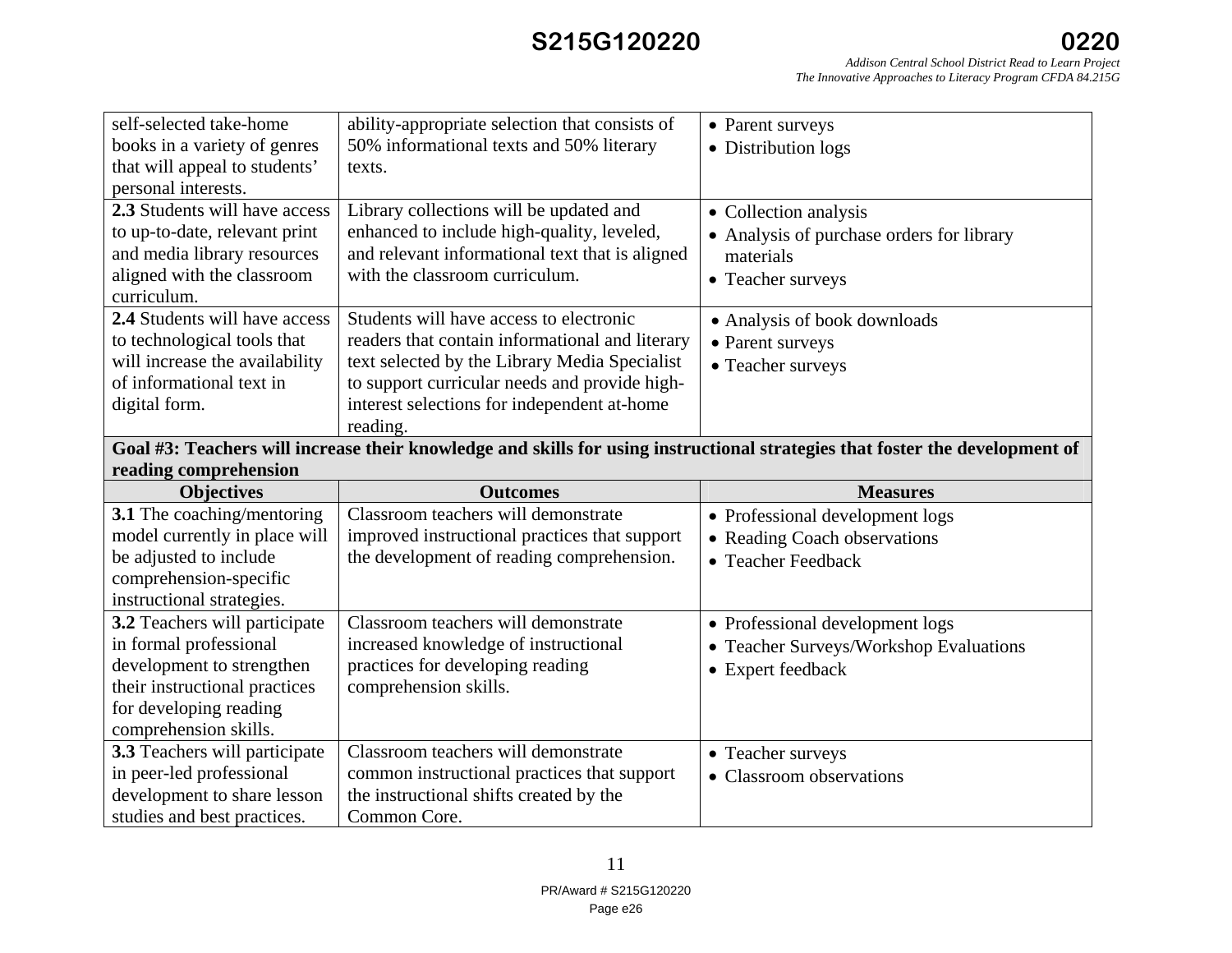### **(ii) The proposed project will be coordinated with related efforts -** The *Read to Learn*

program will be coordinated with existing Universal Pre-K and Head Start programs, and will continue the Early Reading First (ERF) structure of providing a two-year, full-day pre-school program beginning at age 3. The proposed program structure will provide Addison students with six years (3 year-old to  $3<sup>rd</sup>$  grade) of high-quality, intensive, scientifically research-based literacy skills development and reading instruction that will support the development of college- and career-readiness. The *Read to Learn* program will facilitate the district's conversion to the Common Core Learning Standards. Pre-K teachers will participate in joint staff development activities with kindergarten through grade three teachers to further support the seamless transition from the Pre-K to the primary grade levels.

 Faced with the end of the ERF funding at the conclusion of the current school year, school district officials have committed funds from the local tax levy to continue the three-year old program. Local funds will support one three-year old classroom teacher and a teaching assistant, and will continue to support two Reading Coaches. Head Start funds will support an additional three-year old classroom teacher and a teacher's aide, and one four-year old classroom teacher and aide. Universal Pre-K funds will support three four-year old classroom teachers and a teaching assistant. The district's Title I funds will support two Reading Teachers for grades Pre-K through 3. Section 611/619 will support Special Education teachers who serve the Pre-K-3 population. The 3- to 5-year old Special Education classroom is funded by 4410 Special Education funding. The take-home book program will be supplemented with community funds. The district will participate in the Duffy Books program which requires a dollar-for-dollar match for book purchases. The matching funds will be provided by the parent organization and local business contributions.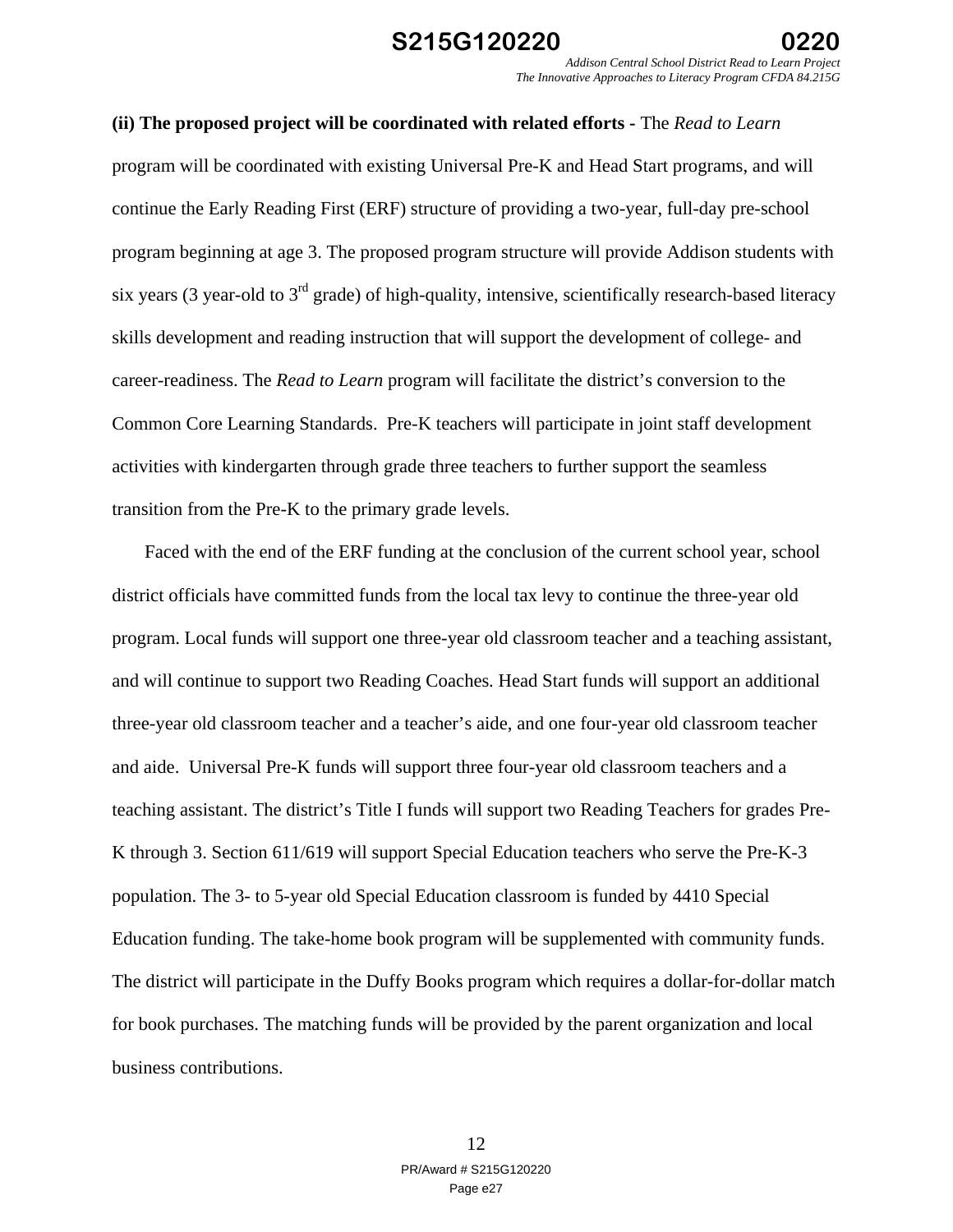# **(iii) Comprehensive effort to improve teaching and learning and support rigorous academic standards for students** - The *Read to Learn* project will be part of a comprehensive effort to improve teaching and learning in the Addison Central School District. The district's professional development initiative is focused on the Thoughtful Classroom, a comprehensive system designed to build a common language for talking about quality teaching and classroom practice. The Thoughtful Classroom provides a framework for aligning teacher evaluations to the new Common Core Standards. With the award of a Race To the Top federal grant, all New York school districts are required to submit a plan for a performance review of all teachers and administrators. The *Read to Learn* project will support the development of high-quality teachers and instructional practices by providing a cohesive system of formal training with expert consultants, job-embedded professional development, and peer-sharing of best practices to support the academic achievement of students. The adoption of the new Common Core Learning Standards has provided increased rigor and relevance to the district's curriculum. The *Read to Learn* project will support the curricular changes by increasing the availability of relevant content-area informational text integrated into daily instructional practices.

**(iv) Performance feedback and continuous improvement** - The *Read to Learn* project will implement a continuum of purposeful and developmentally appropriate assessment tools which will be used to gather progress data for evaluation purposes*.* The programs will use valid and reliable assessments to measure student progress as well as changes in instructional practices and classroom environments. The *Read to Learn* project will introduce the Benchmark Assessment System and Leveled Literacy Intervention (Fountas & Pinnell) to support the development of students' (K-3) reading comprehension skills. All students in grades K-2 will be assessed 3 times per year to determine their reading comprehension skill level. Assessment results will be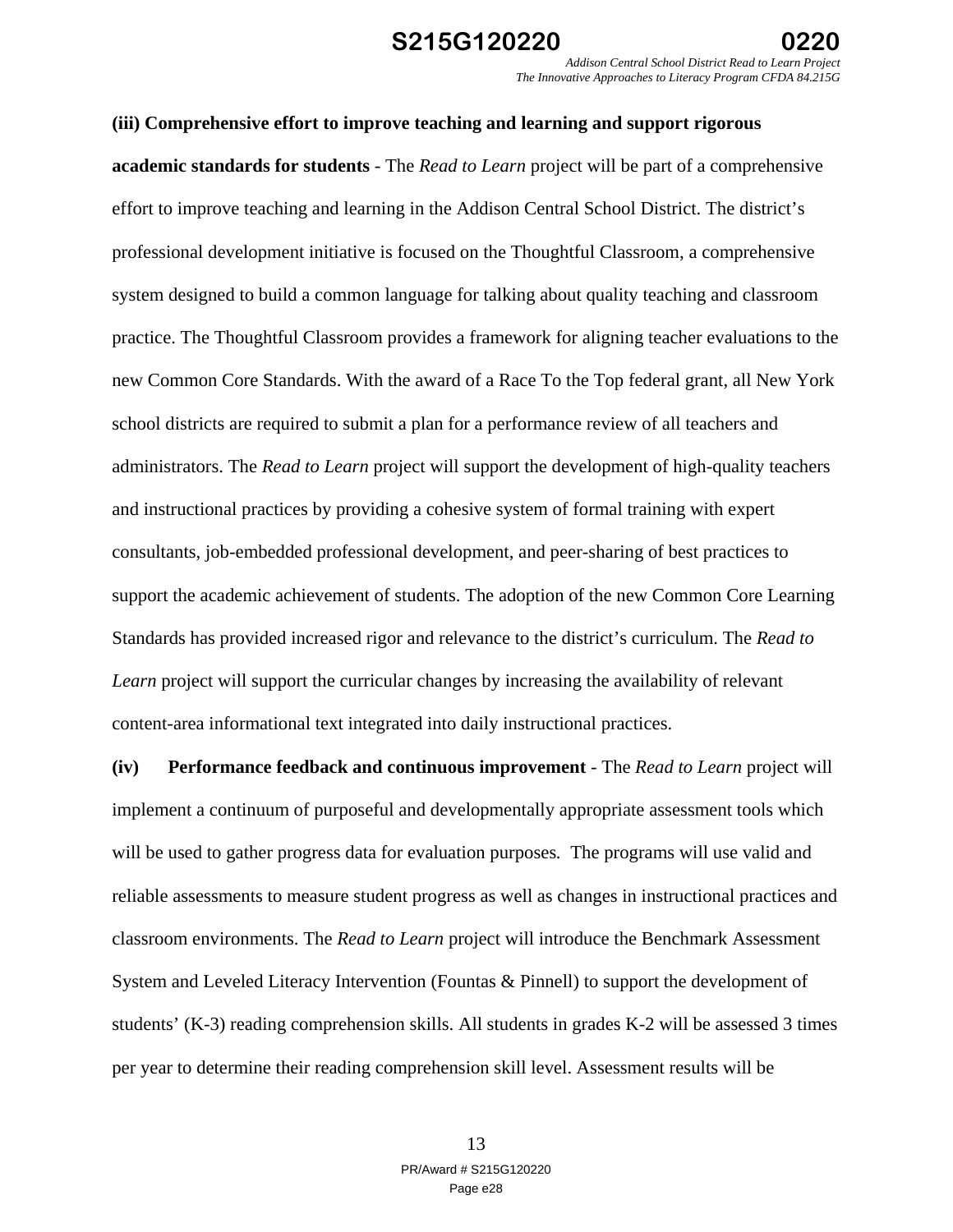matched to a text level gradient that will link students to the appropriate level of intervention. Students needing intervention will be placed in small groups with similar needs. The Reading Teacher will use the Leveled Literacy Intervention system to provide daily, short-term intervention that is focused on the comprehension of text. The system uses collections of leveled books, in a variety of genres, which are carefully sequenced to bring students to grade level proficiency. Progress will be monitored with the use of Reading Records which will measure comprehension competencies as they move along the continuum toward grade level proficiency.

The *Read to Learn* project will continue to use the Peabody Picture Vocabulary Test- IV (PPVT-IV) and the Phonological Awareness Literacy Screening (PALS) at the Pre-K level for screening and outcome measurements (beginning and end of year). Progress monitoring will be performed using PALS, *Imagine It!* Reading Pre-K unit assessments and observational checklists, and teacher-developed rubrics. Students in grades K-3 will continue to be assessed using DIBELS (Dynamic Indicators of Basic Literacy Skills) for screening, progress monitoring, and outcome measurement. Student progress will also be assessed using the *Imagine It!* Reading unit assessments and teacher-developed rubrics. Third grade students will take the NYS ELA assessment annually. Reading Teachers will work with the Reading Coaches to analyze assessment data and use it to identify appropriate interventions to address individual student's instructional needs. In addition, all Pre-K-3 classrooms will be assessed using the Early Language and Literacy Classroom Observation (ELLCO) tool which measures the classroom environment for supporting literacy skills development. The ELLCO will be performed by the Reading Coaches, who have been trained in its administration. Progress monitoring data will be examined by the Independent Evaluator for evidence of alignment between identified student/classroom instructional needs and instructional practices.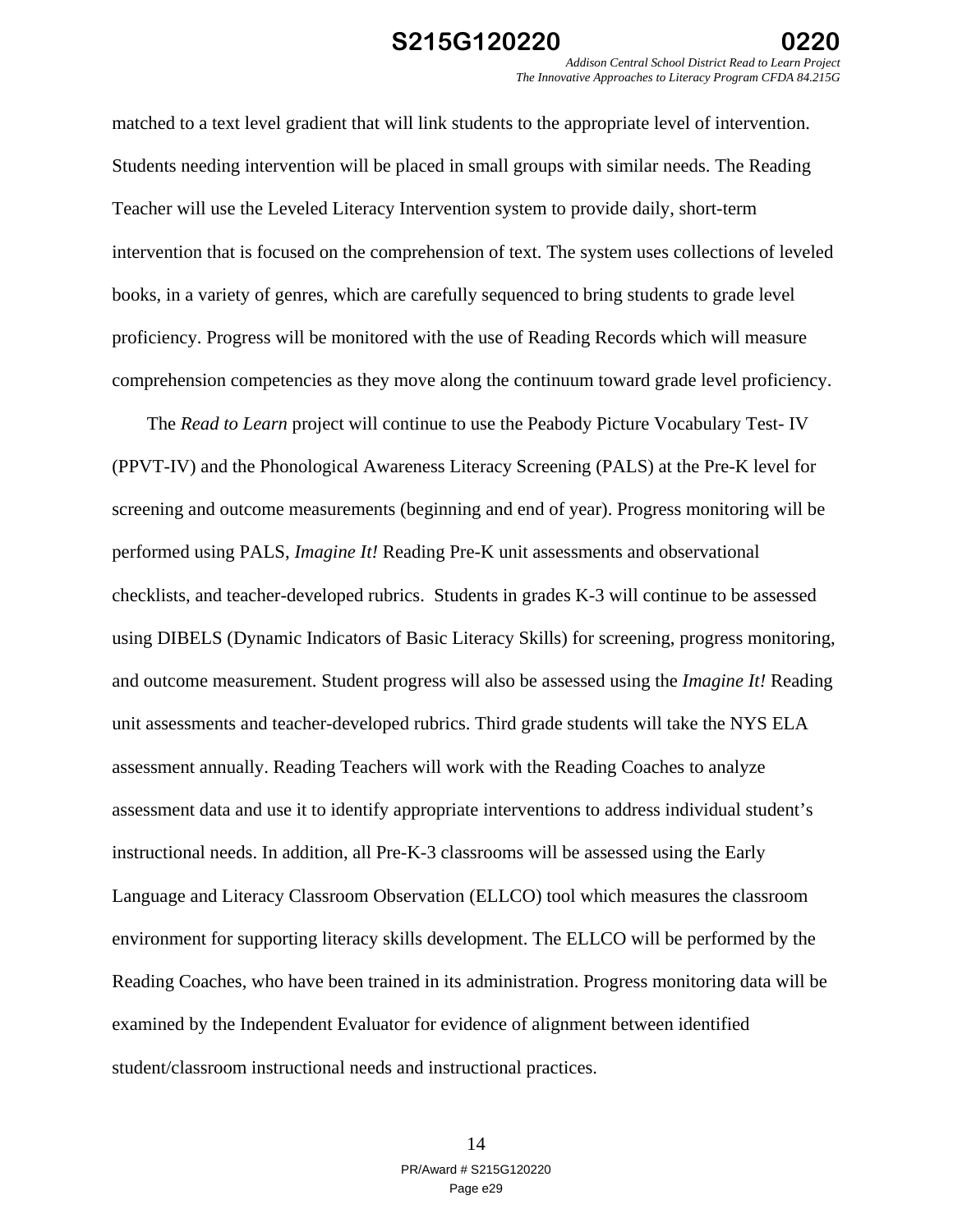### **(c) Quality of the project services**

**(i) The quality and sufficiency of strategies for ensuring equal access** - The *Read to Learn*  project is open to all children ages 3 through third grade who reside in the Addison Central School District attendance area. The pre-kindergarten program is available to any and all students who request services. The pre-kindergarten program includes a dedicated Special Education classroom for three- to five-year old students with disabilities. Students in the Special Education classroom will be included in all *Read to Learn* activities. Reading materials will be purchased to meet all skill levels and will be adapted to accommodate special needs. Instructional practices will be differentiated based on student needs and assessments will be adapted. The Board of Education fully endorses and implements all laws and regulations of the United States and the State of New York that guarantee equitable access, or participation in any federally-assisted program for students, teachers, and other program beneficiaries with special needs. These efforts include district policies and practices to remove and prohibit barriers including discrimination based on race, color, national origin, gender, age, or disability. Staff will modify the content, as needed, to allow for maximum participation by students who are temporarily or permanently unable to participate in the regular instructional program. **(ii) Services to be provided by the proposed project are appropriate** - Students in the

Addison Central School District are challenged by their rural location, generational low education attainment and high levels of poverty. Nearly 30% of Addison students live below the federal poverty standard. One-half of Addison households have a total income of less than

. Only 9% of Addison residents age 25 or older hold a bachelor's degree or higher level of education. Many children come from households where they are not read to and do not have access to print resources. School administrators are aware of the deficiencies exhibited by their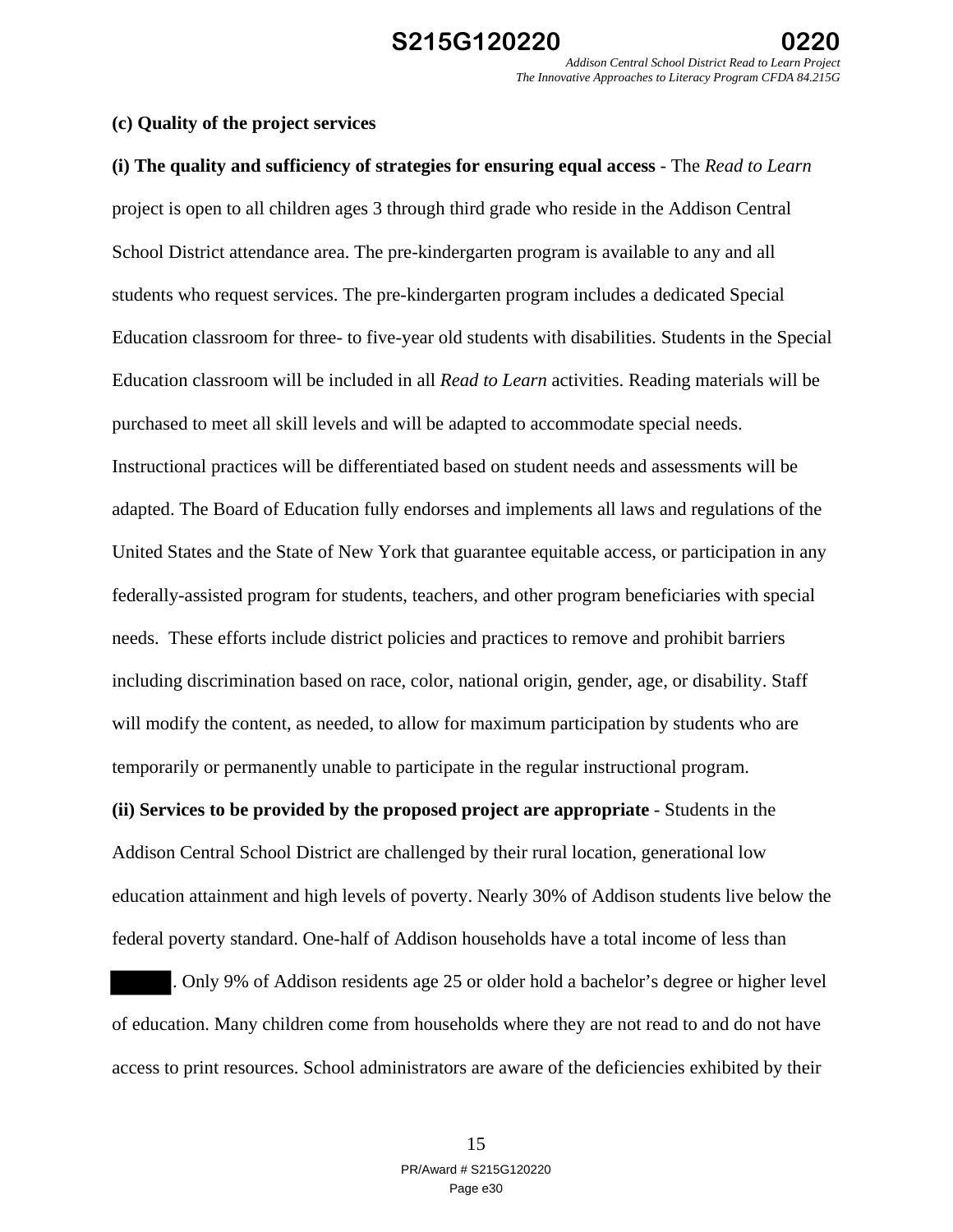students due to their lack of early language and literacy skills development. Prior to the Early Reading First Program, it was not unusual for students to enter kindergarten with no knowledge of how to hold a book or even use a pencil.

 Research demonstrates that students who grow up in economically disadvantaged circumstances often do not receive the language-related experiences that they need to develop linguistically. Students from upper and middle class families are read to more regularly by adults, and tend to develop more sophisticated vocabularies, concepts, and print knowledge.<sup>7</sup> Children who begin school with limited oral language skills are more at risk for long-term reading problems than are children with more extensive experiences.8 The *Read to Learn* project will address the challenges faced by Addison students due their rural poverty by increasing their exposure to print, in multiple formats, and increasing the amount of informational text to enhance their acquisition of vocabulary and background knowledge. The project will also support the home/school connection by building home libraries and providing family literacy activities. Research indicates that active attempts to link home and school literacy activities facilitate students' literacy development.<sup>9</sup>

**(iii) Training or professional development services are of sufficient quality, intensity, and duration -** *Read to Learn* instructional staff will engage in intensive, sustained, professional development activities focused on building knowledge and skills for strengthening students' reading comprehension and for implementing the Common Core instructional shifts.

**Job-Embedded Staff Development** will include 20 hours per week of the Reading Coaches' time for coaching and modeling in the classroom; providing opportunities to practice; peer observation and feedback; and support for lesson planning aligned with the new Common Core Learning Standards. A BOCES Model Schools ITT will provide 5 hours per week support for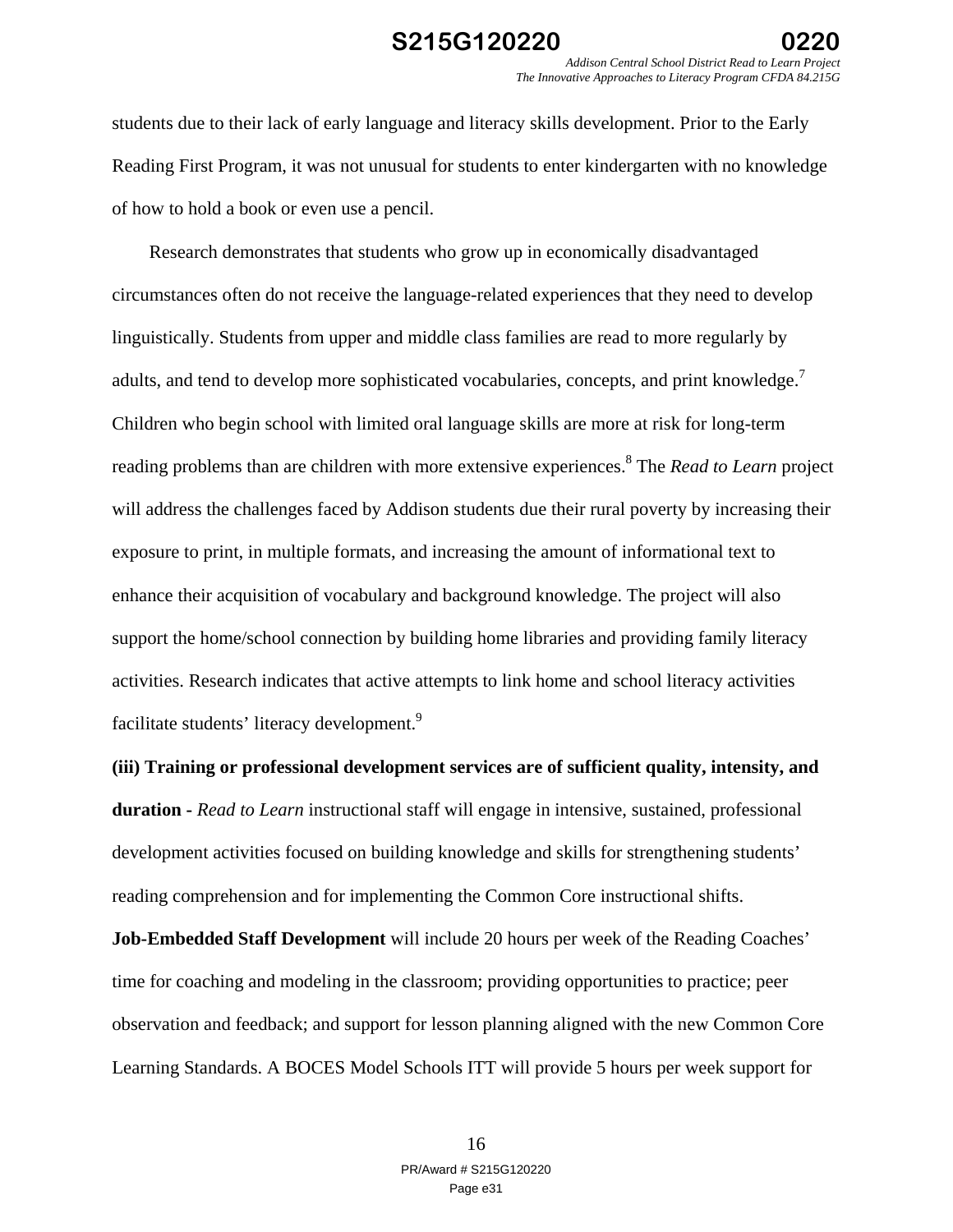integrating the use of technology and inquiry skills in the classroom (ActiveExpressions, ereaders,QWERTY keyboards). The LMS will provide 5 hours per week supporting increased integration of school library resources into the curriculum and the shift to informational text.

**Fontas and Pinnell** professional trainers will provide three days of on-site training in the use the use of the *benchmark Assessment System* and the *Leveled Literacy Intervention System.* Training will include two initial days in January 2013 and one day of follow-up training in March 2013.

**Kristi Pierce, Leading EDGEucation** consultant trainer, will provide the following professional development. Her resume is in the attachments to this application.

**Teaching for Comprehension** (5 two-day sessions in November and December 2012) Participants will explore the dynamics of the reading process and the systems of strategic actions that readers develop over time. Training will centered on building a literate culture in the classroom while providing a foundation for comprehension. (Pre-k-1 year 1, grades 2-3 year 2)

**Efficient Literacy Teaching and Coaching** (5 two-day sessions in February and April 2013) Classroom training focused on understanding literacy instruction in order to recognize what is working and what isn't. Teachers will work toward independence in implementing best practices within the framework of comprehension instruction. (Pre-k-1 year 1, grades 2 and 3 year 2)

**Putting It All Together** (5 one-day sessions in May 2013) Participants will create a framework for a focused literacy instructional plan that incorporates comprehension strategy instruction. *Thoughful Education* training for effective implementation of Teacher Learning Teams will be provided by a GST BOCES Curriculum Mentor twice per month. Participants will develop strategies using informational text and extended response questions, share lesson studies, and practice in the classroom.

### **(d) Adequacy of resources**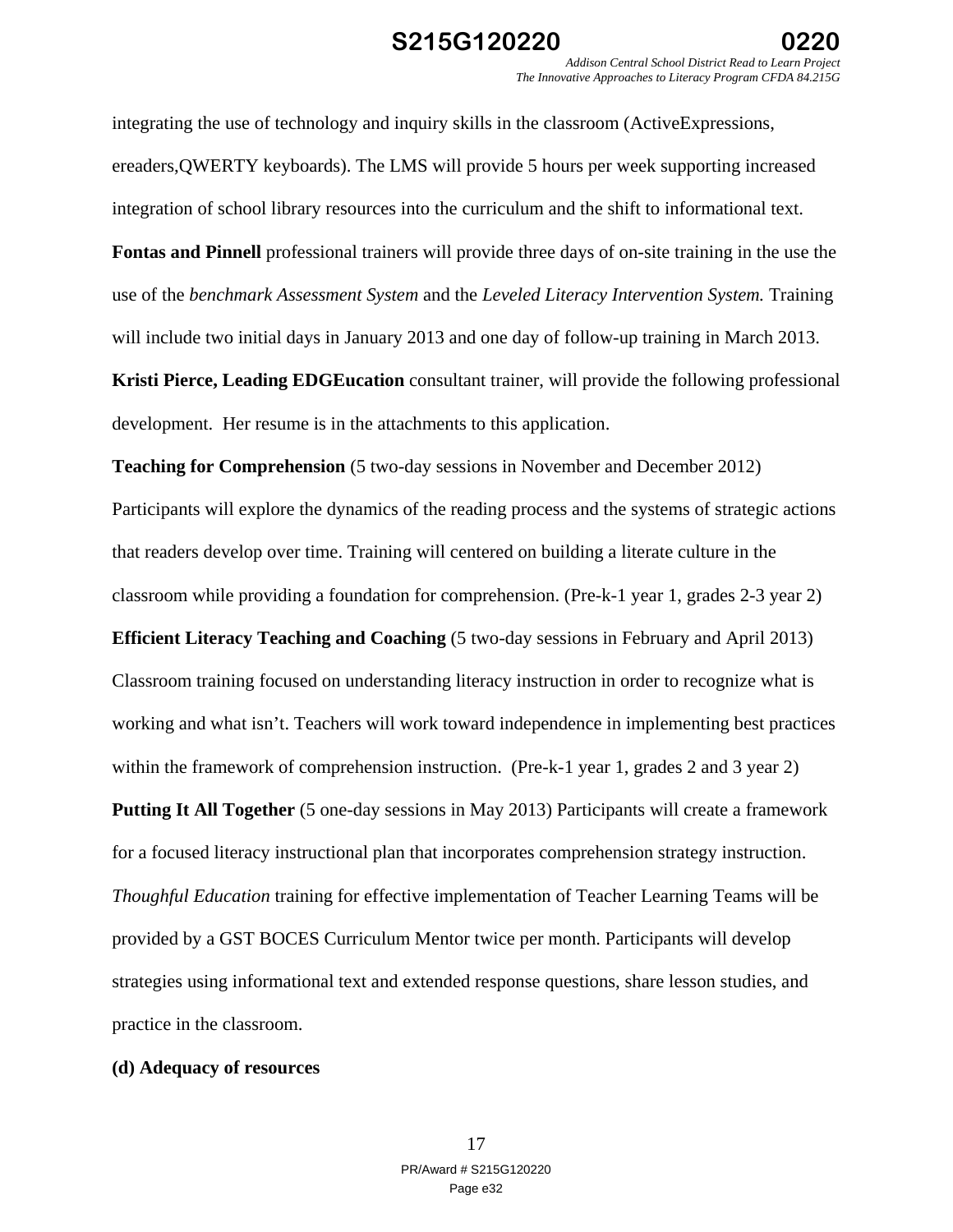### **S215G120220 0220**

*Addison Central School District Read to Learn Project The Innovative Approaches to Literacy Program CFDA 84.215G* 

**(i) Reasonableness of costs in relation to the project design** - Proposed expenditures for the project will allow for: 1) the hiring of a Program Coordinator to oversee all project activities, and a Teaching Assistant who will be dedicated to the library  $($  of budget total); 2) the purchase of high-quality literary and informational text in both print and digital form, and the purchase of an assessment system and intervention program for students who are struggling with reading comprehension  $($  of budget); 3) the delivery of highly effective professional development  $($ ; 4) the rigorous evaluation of program goals and objectives ( $\qquad$  5) parent education ); 6) staff travel to the required annual conference ( ); and indirect costs ). It should be noted that of the total budget will be used to purchase books, in print and digital form, that will be create print-rich environments for students both at home and at school. **(ii) Reasonableness of costs in relation to the number of participants -** The *Read to Learn* project will directly serve 450 three-year old through  $3<sup>rd</sup>$  grade students, their families, and 28 teachers annually. Costs associated with providing direct services to students total per year for a per student cost of . Costs associated with providing direct services to teachers total per year for a per teacher cost of . Administrative costs total for a per participant cost of . As a result of the proposed activities, students will gain skills which

reading comprehension development in their students now and in the future.

### **e) Quality of the management plan**

**(i) Adequacy of the Management Plan to Achieve the Objectives of the proposed project on time and within budget –** The Addison Central School District (ASCD) will serve as the applicant and fiscal agent for the *Read to Learn* project. ACSD has successfully implemented and managed the following federally funded grant programs in recent history: Reading First

will support their development as life-long learners, and teachers will gain the skills to foster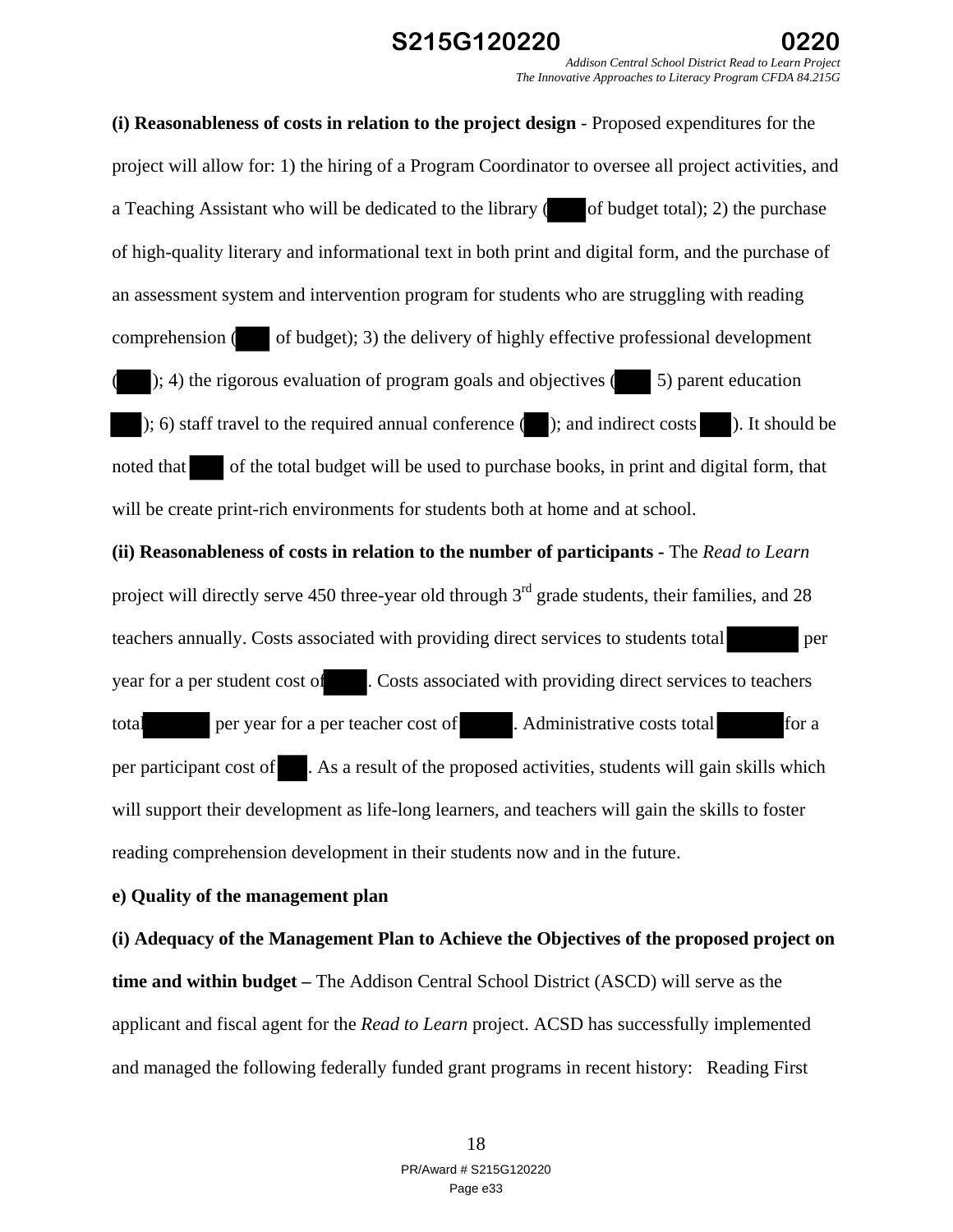(2004-07); Early Reading First (2008-2012); and the Carol M. White Physical Education Program (2009-2012). Both the Project Director and Program Coordinator for the *Read to Learn*  project served in the same capacity for the recently completed Early Reading First program. The *Read to Learn* Advisory Committee, consisting of the Director of Curriculum and Instruction, the Elementary Principal (Project Director), the Head Start Director, a parent representative, and a community partner representative, will review all project activities quarterly to ensure adequate progress toward meeting project activities is being made. Deborah Finamore-Flint, Elementary School Principal, will serve as the Project Director and provide administrative oversight of all project activities. Ms. Flint will be responsible for submitting all required Federal reports. Kara Juisto will serve as the Program Coordinator. She will be responsible for supervising project staff; coordinating professional development and classroom implementation activities; coordinating data collection; and working closely with the Independent Evaluator to analyze the impact of the project. The district's School Business Official will monitor the budget and ensure that all uses of grant funds are proper and made in accordance with Federal and State regulations, and adhere to internal policies and procedures. A GST BOCES Data Analyst will assist in the collection and analysis of data related to identified evaluation measures. A Clerical Support person will schedule Advisory Committee meetings, distribute information, facilitate correspondence, and prepare workshop materials.

| <b>Project Objectives</b> | <b>Milestones</b>                                  | Year 1 | Year 2 |
|---------------------------|----------------------------------------------------|--------|--------|
|                           |                                                    |        |        |
| Increase students'        | Print available in classrooms, the library and for | X      |        |
| ability to read with      | book give-aways reflect a 50/50 balance of         |        |        |
|                           | informational text and literature                  |        |        |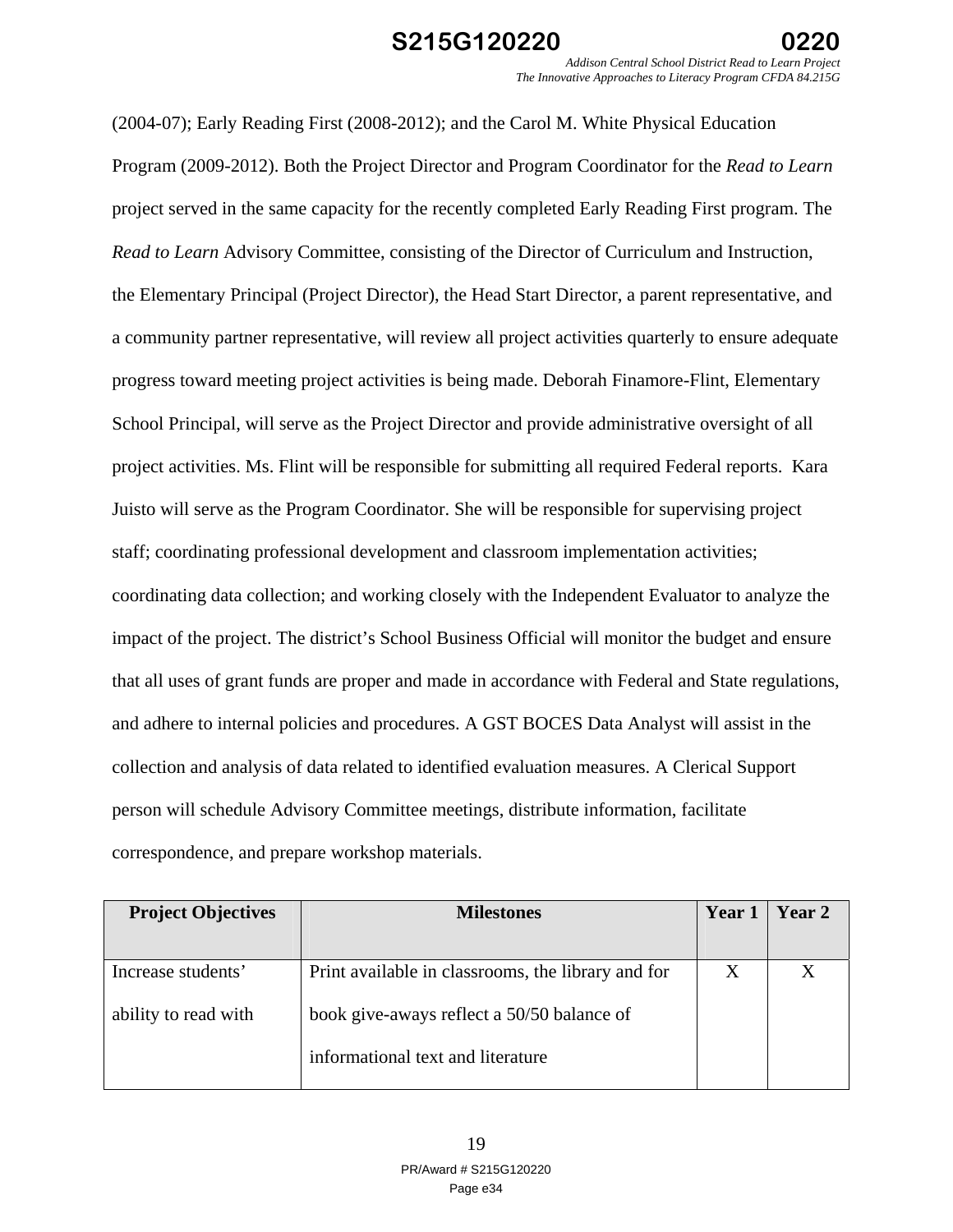*Addison Central School District Read to Learn Project The Innovative Approaches to Literacy Program CFDA 84.215G* 

| understanding             | Students are answering questions using             |   | X |
|---------------------------|----------------------------------------------------|---|---|
|                           | information; assessment scores improve on          |   |   |
|                           | constructed response questions                     |   |   |
| Increase students'        | Print-rich environments are evident in classrooms, | X | X |
| exposure to print in      | the library and at home                            |   |   |
| hard copy and digital     | Purchases of classroom materials, library books,   | X | X |
| formats                   | take-home books and digital books are completed    |   |   |
| Provide intensive, high-  | 23 classroom teachers and 5 Special Education      | X | X |
| quality professional      | teachers trained                                   |   |   |
| development               | Embedded classroom training                        | X | X |
| <b>Program Evaluation</b> | Mid-Year and Annual Reports                        | X | X |
|                           |                                                    |   |   |

### **Time commitments of the project director and principal investigator and other key project**

**personnel -** The Project Director, Deborah Finamore-Flint will devote 10% of her time to serving as the Project Director/Principal Investigator. This will include providing administrative oversight of the program, hiring and supervising program staff, formal staff evaluations, oversight of the project budget, and approving all project purchases. In addition, Ms. Flint will serve as the liaison with the U.S. Department of Education's Academic Improvement and Teacher Quality Programs Office, and will ensure that all required reports are submitted in a timely manner. Ms. Flint will meet bi-weekly with the Director of Curriculum and Instruction to review the progress of the program. Additionally, Ms. Flint will participate on the *Read to Learn*  Advisory Committee. (Ms. Flint's résumé is included in the attachments to this application.)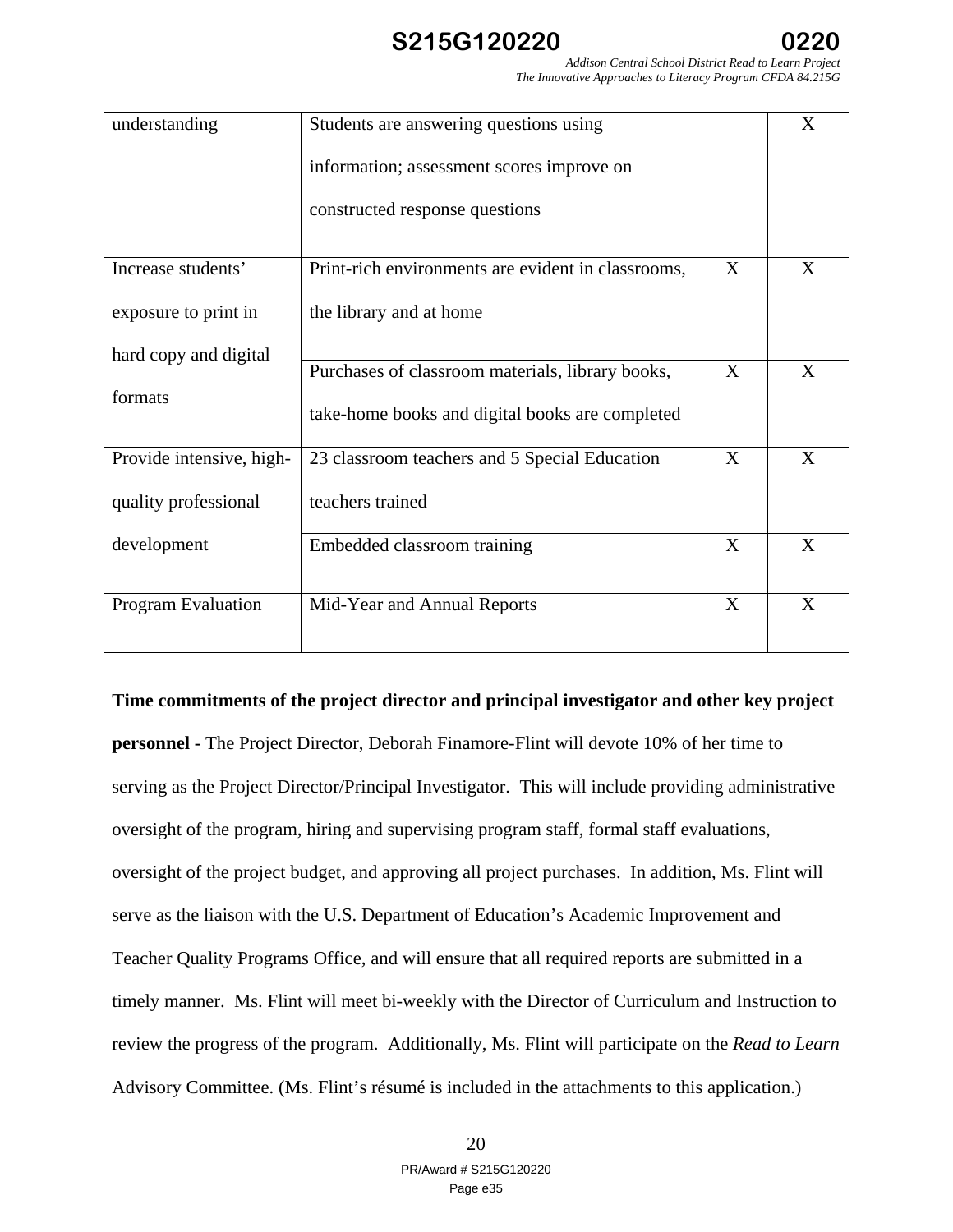*Addison Central School District Read to Learn Project The Innovative Approaches to Literacy Program CFDA 84.215G* 

 The **Program Coordinator,** Kara Juisto, will dedicate 100% of her time to overseeing the implementation of the *Read to Learn* project activities. This will include: meeting weekly with the Project Director, a Head Start representative, and the Director of Curriculum and Instruction to report progress and receive direction; scheduling and facilitating quarterly *Read to Learn*  Advisory Committee meetings; training and supervising the Reading Coaches; coordinating professional development activities with outside consultants, the Reading teachers, and classroom teachers; collaboratively coordinating family literacy activities with the Director of the Jennie Mose Center, the Addison Public Library, and the Reading Coaches; coordinating the administration, compiling, and analysis of assessment data, and ensuring that assessments are administered correctly; identifying resources and recommending them to the Reading Coaches and classroom teachers; assessing classroom and teacher needs, and coordinating the purchasing of materials; and working closely with the Independent Evaluator to conduct a rigorous evaluation of the program's progress toward meeting the established goals. (Ms. Juisto's résumé is included in the attachments to this application.)

#### **(ii) The adequacy of mechanisms for ensuring high-quality products and services.**

The *Read to Learn* project will establish feedback loops between program stakeholders to ensure that progress data is shared and used appropriately to assess the effectiveness of program activities and measure achievement of program goals. Pre- and post- screening and outcome assessment results will be compiled and reviewed by the Program Coordinator. Results will be forwarded to the Project Director and the Independent Evaluator. The Project Director will share this information with the Advisory Committee, which will consist of the Director of Curriculum and Instruction, the Elementary Principal (Project Director), the Head Start Director, a parent representative, and a community partner representative. The committee will analyze the data to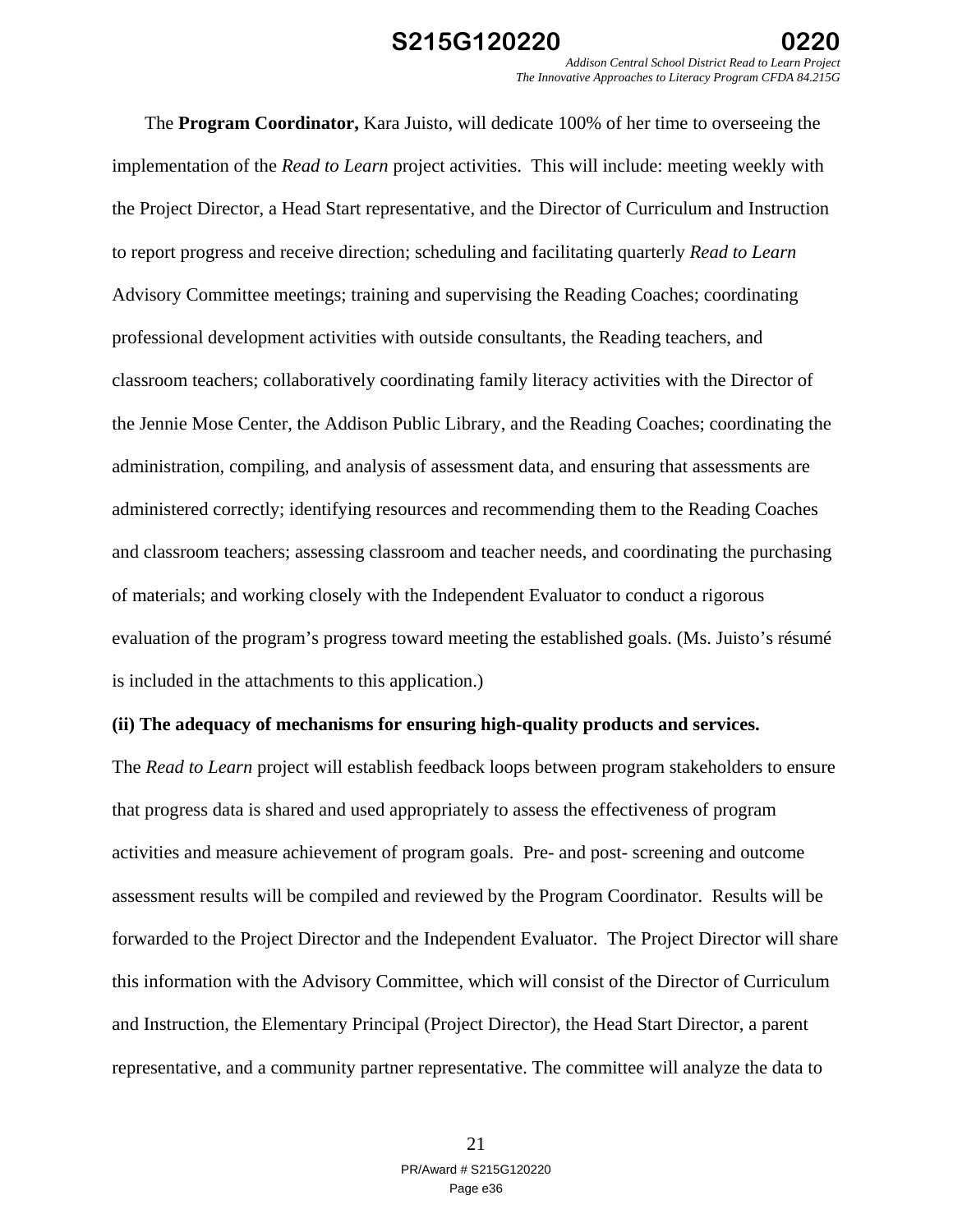gauge program effectiveness and suggest revisions, if needed, to strengthen the program and support the achievement of program goals. The Independent Evaluator will use the data to determine the extent to which the program has achieved its stated goals and objectives and will provide interim and year-end reports to the Project Director and the Advisory Committee.

### **(f) Quality of the project evaluation**

### **(i) Methods of evaluation include the use of objective performance measures**

### **(ii) Methods of evaluation will provide performance feedback**

Apter and O'Connor Associates, Inc. (A&O) will serve as the external evaluators for the Read to Learn project. They will design and conduct a thorough and rigorous evaluation to: determine the extent to which the application's stated goals and objectives are achieved to support continuous program improvement and to assess the impact on participants. All anticipated protocols and methodology are empirically sound, ethical and responsive to the logistics of high needs schools as well as community agencies as proposed in this application. Stakeholders will be involved with the evaluators in finalizing the evaluation questions as well as the data collection tools and protocols described in the Preliminary Evaluation Plan. This will ensure that the investigation is culturally competent, feasible and that it will produce strategies for improvement. The findings from evaluation efforts will be regularly shared with Project leadership and other stakeholders through an established timeline to ensure modifications and improvements. As a group they will develop ideas for program improvement and strategies for implementing any needed modifications. The evaluation will adhere to The American Evaluation Associate Guiding Principles for Evaluators (http://www.eval.org) and will serve to:

 Provide a coherent description of program operation, so that successful interventions can be replicated or built upon and other interventions can be modified as needed.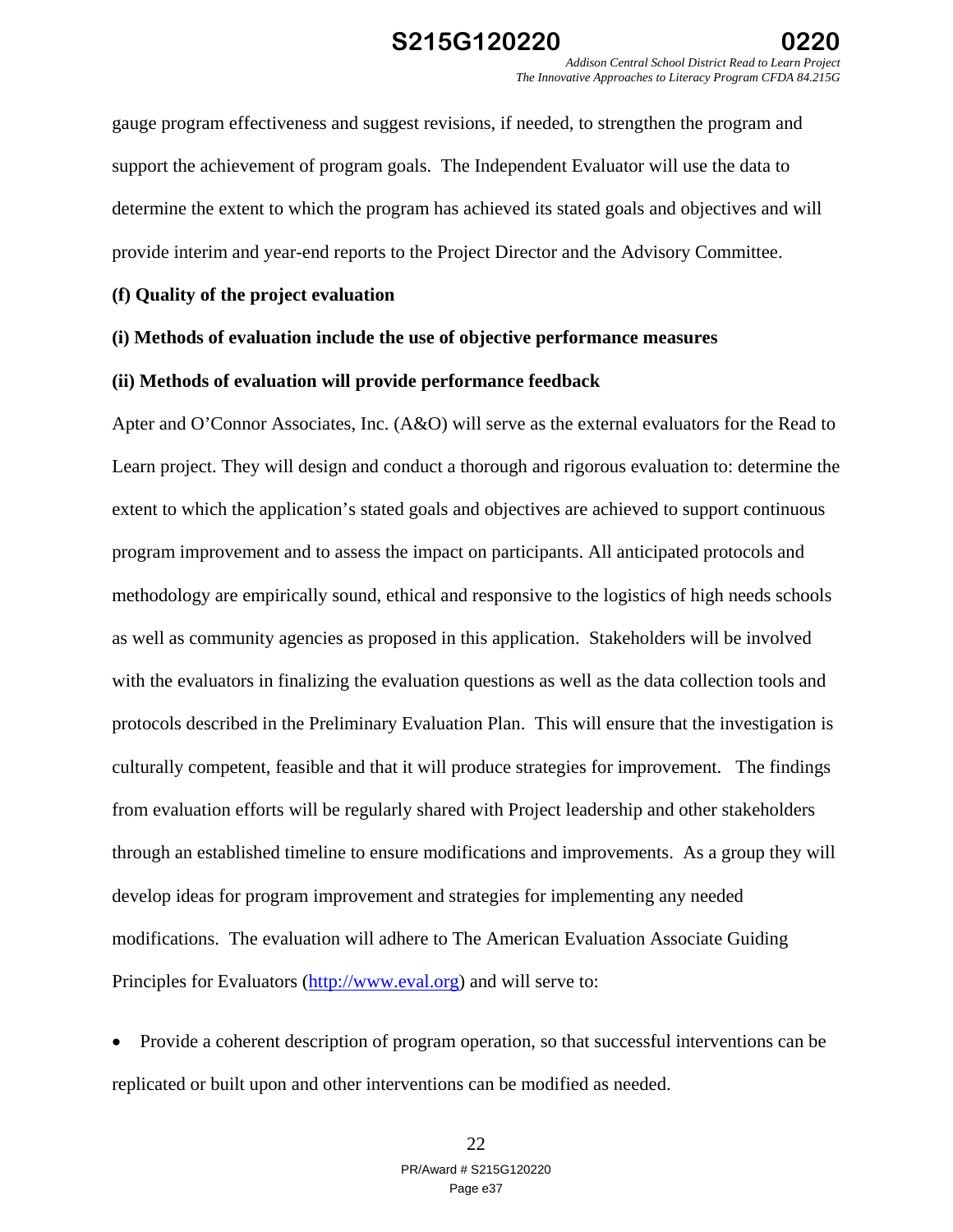Provide a synthesis and analysis of qualitative data to assess the fidelity to implementation activities (including barriers to implementation), progress towards performance indicators and student outcomes;

 Provide synthesis and analysis of quantitative data disaggregated by subgroups (special needs, free lunch, site etc.) to evaluate student, teacher and classroom environment outcomes;

 Facilitate program improvement dialogue based on available data and evaluative feedback that is sufficiently rigorous to yield reliable information on the quality of services provided

 Interim reports will be presented to Project leadership as well as a summative final report. All analysis required by the Department under GPRA and annual performance reports will be completed and submitted as well as results of analysis completed through evaluation activities. **Qualitative methods** will include: 1) Interviews and focus groups with staff and key stakeholders for perceptions of implementation, as well as perceptions of their own growth, changes in instructional practices, classroom environments, reading and library materials, use of technology and impact on their students 2) Structured observations and systematic document review of program generated documents (e.g., coaches, logs, meeting minutes, attendance sheets, distribution of book logs, library orders, book downloads, professional development evaluations, student progress monitoring documentation) for evidence of overall fidelity and consistency of the planned implementation. 3) A systematic content analysis of, student progress monitoring documentation (Imagine It Lesson Assessments, teacher-developed rubrics, Fountas & Pinnell Benchmark Assessments, PALS, DIBELS Assessments) along with the emerging themes from classroom observations and teacher and coordinator interviews to look for evidence of differentiated instruction to assist students to make adequate progress on critical measures of literacy and reading comprehension. 3) Surveys with participant teachers, reading coaches,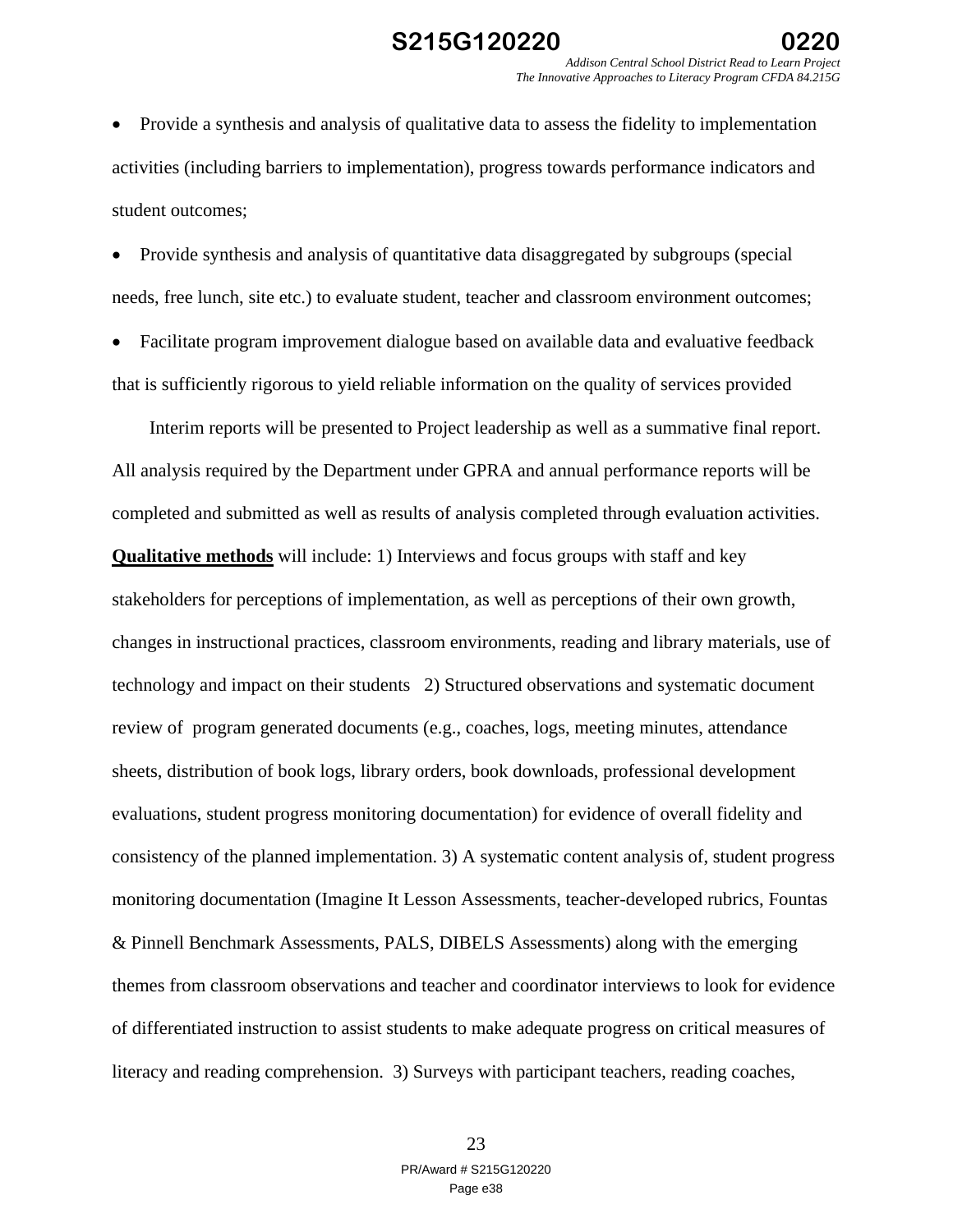library and other collaborating staff and parents to illuminate change in knowledge and practice of literacy skill development, use of technology, awareness of their connection to school success and their level of engagement with schooling as well as satisfaction with the Project activity. **Quantitative methods** Quantitative measures will use standard statistical methods to test for significant growth in participants and differences between interventions as measured by the PPVT, DIBELS and NYS ELA assessments described in the proposal. Specifically, paired ttests will be used to evaluate whether or not there are significant improvements in mean scores between the Fall and Spring assessments. Independent samples t-tests and Analysis of Variance (ANOVA) will be used to compare quantitative measures among student subgroups (special needs, free/reduced lunch status). The GPRA measures will be compared across student subgroups using Chi-square tests of independence and Fisher's exact tests. All statistical testing will be conducted at a 5% level of significance, using two-tailed (non-directional) probabilities to discriminate between statistically significant and non-significant (i.e. chance) differences in performance between testing periods and sub-groups of students. Changes in the quality of library collections, technology, parent engagement and classroom instructional practices and environments will be captured through several sources of qualitative data as described above and the ELLCO will provide data for statistical analysis of pre-post classroom environment change.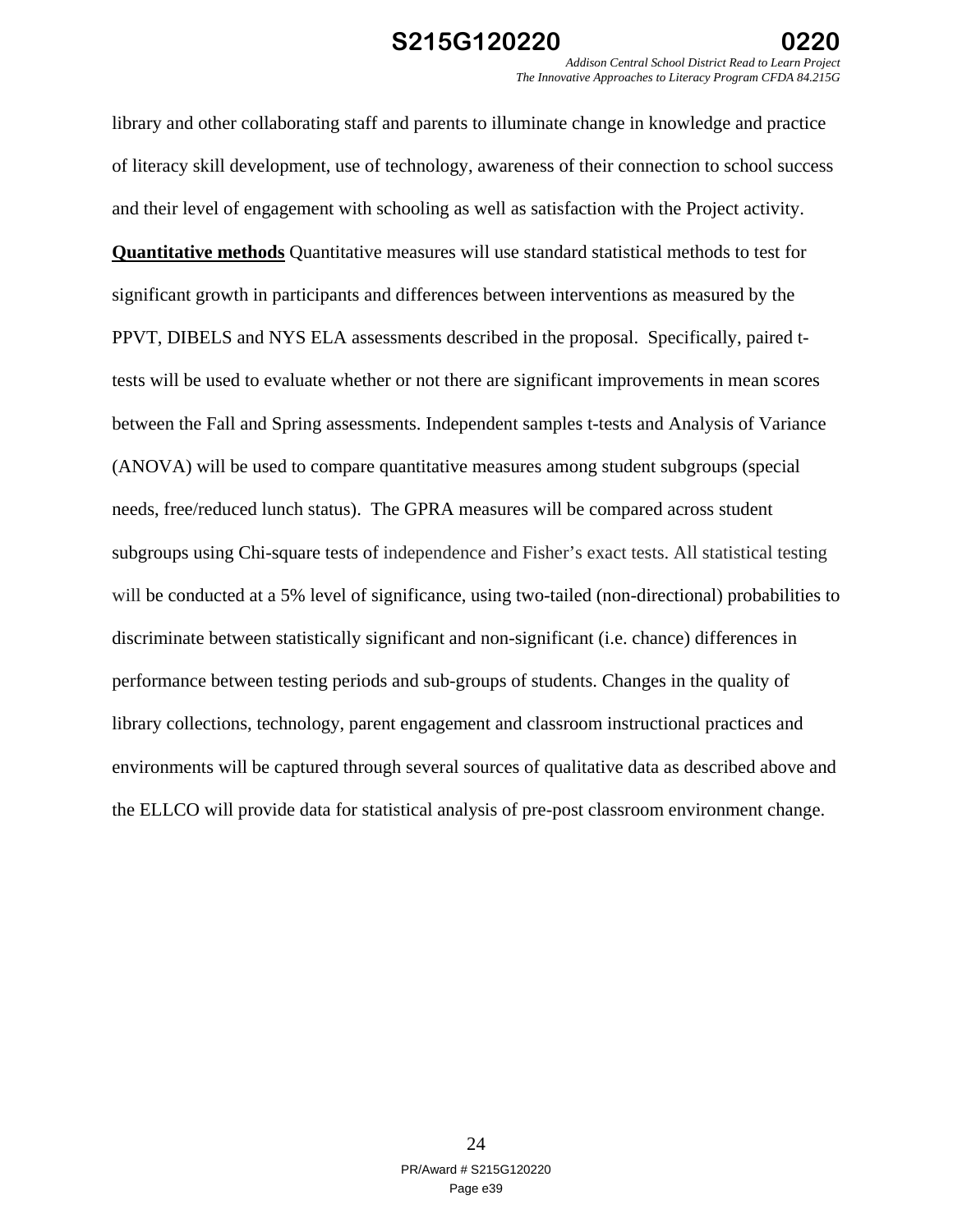# **S215G120220**

| <b>EVALUATION QUESTION</b> - Are components implemented as designed on an ongoing basis? At all sites? Challenges? |
|--------------------------------------------------------------------------------------------------------------------|
|                                                                                                                    |

Modifications? With the target population?

| <b>METHODS</b> - Systematic review of program documentation to illuminate patterns of recurring issues,                       | Mid-Yr and Yr-End $-$   |  |
|-------------------------------------------------------------------------------------------------------------------------------|-------------------------|--|
| ascertain fidelity and rationale for modifications - $(Obj. 2.1 - 3.3)$                                                       | Yrs. 1&&2               |  |
| Surveys of key stakeholders (students, parents, teachers, coaches, library staff) to measure 1. satisfaction;                 | Mid-Year-Yrs. $1&&2$    |  |
| 2.accomplishment of activities (PD; # of books distributed; change in class materials, environments, $\&$                     |                         |  |
| instruction; progress monitoring; technology use, parent engagement); 3.perceived impact - (Obj: $2.1 - 3.3$ )                |                         |  |
| Content analysis of student progress monitoring/diagnostic assessments - PALS, Imagine It!, Unit                              | Mid-Year-Yrs.1&2        |  |
| assessments, teacher rubrics, DIBELS (Obj: 1.1 - 1.3, $3.1 - 3.3$ )                                                           |                         |  |
| Interviews with stakeholders (staff, partners) for perspectives on implementation, barriers, progress toward                  | Mid-Year-Yrs. $1&&2$    |  |
| goals and objectives (Obj: $2.2 - 3.3$ ) Site visits w/structured observations (Obj: 2.1-2.4)                                 | Fall & Spring – Yrs.1&2 |  |
| Meetings and Interim memos with project coordinator and leadership to share emerging findings                                 | After each activity     |  |
| <b>OUTCOMES</b>                                                                                                               |                         |  |
| <b>QUESTION</b> - Instruction & Environment: What is % of improved classroom environments? Are teachers: using technology and |                         |  |

instructional practices to foster reading comprehension; differentiating instruction based on assessments? Are library collections &

take home books aligned with curriculums? Do students have access to informational and literary text (50% of each?) Has parent